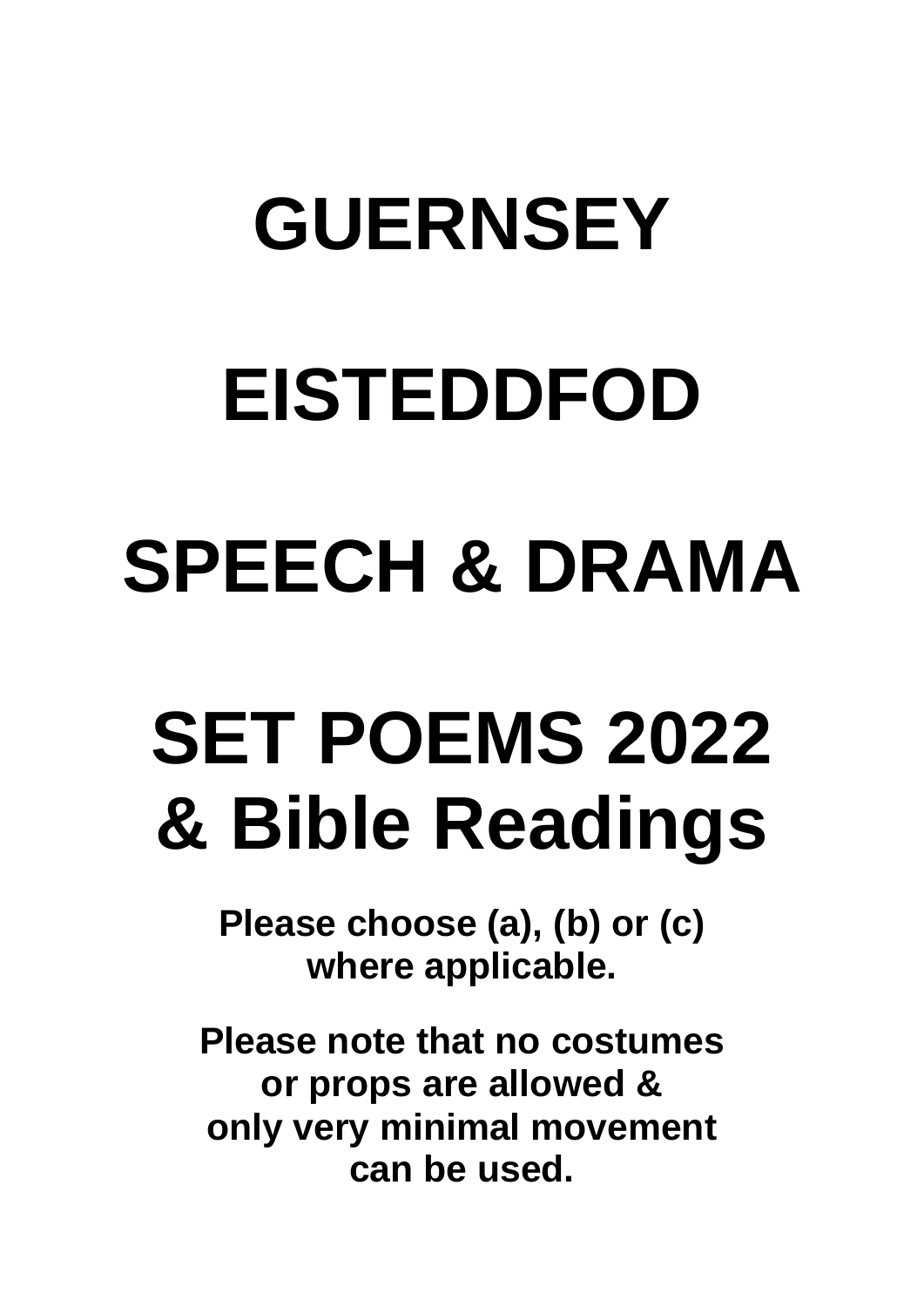# **CLASS 100 4 & UNDER 5 YEARS Reception ( Choose either (a), (b) or (c) )**

#### **(a) "MY BABY BROTHER" by John Foster**

We used to be three – Mum, Dad and me. But now there's another. My new baby brother.

He cries in the night And sleeps in the day. He hasn't any idea Of how to play.

My baby brother's name is Joe. I just can't wait for him to grow.

#### **(b) "ALWAYS" by Finola Akister**

Always it amazes me How slippery the soap can be. I pick it up and start to rub, When WHOOSH – it jumps into the tub.

I search and search and search around: That bar of soap just can't be found. It's swimming round, just like a fish. Instead of lying in the dish,

I cannot catch it – golly gosh, I think I'll go without a wash.

**Continued on next page**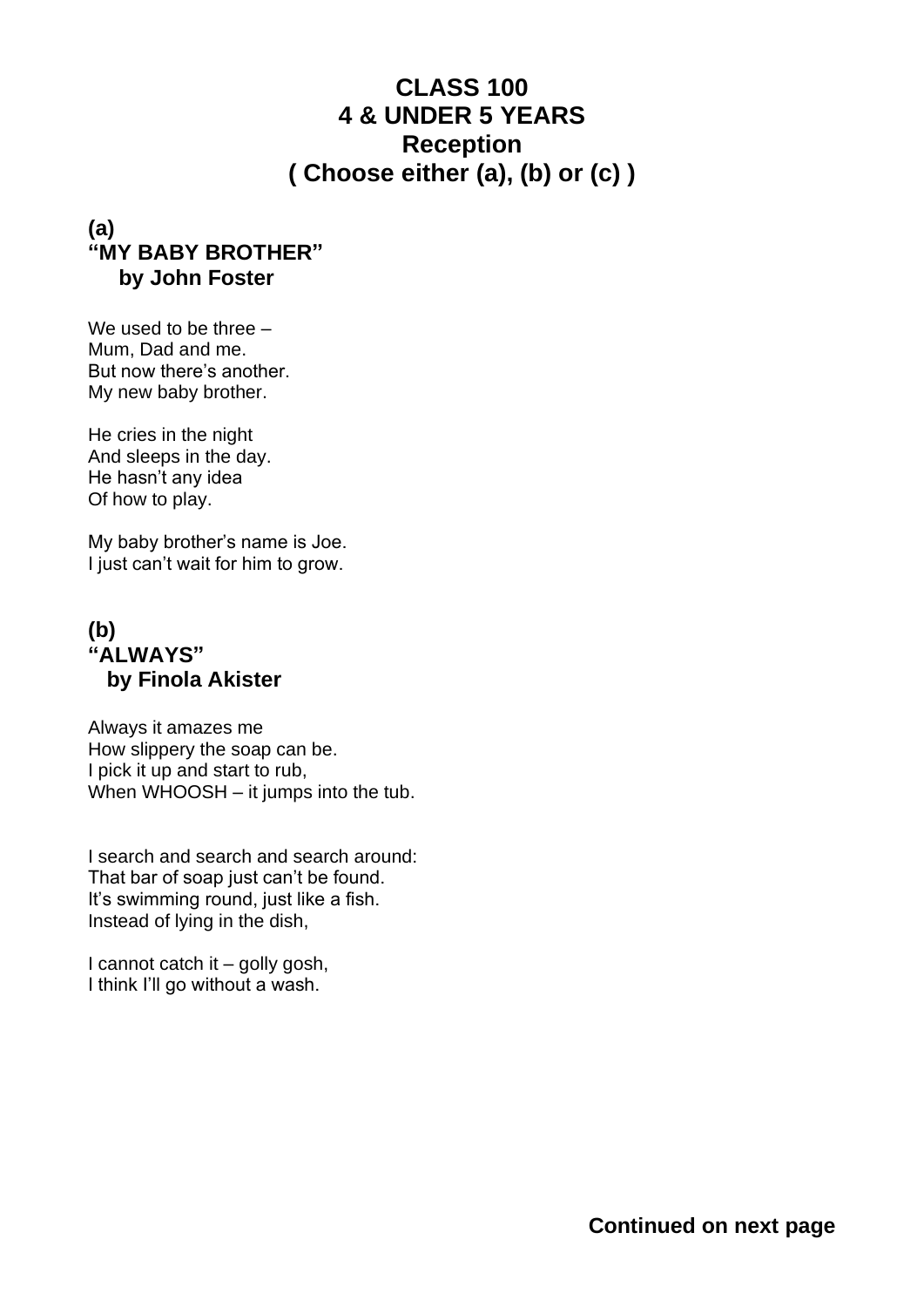#### **(c) "I HAVEN'T GOT A PET" by Andrea Shavick**

I've got a father and a mother And a very smelly brother A grandma and a grandpa But I haven't got a pet.

I've got an auntie and an uncle Little sisters by the dozen Ninety seven second cousins But I haven't got a pet.

Except………..

I have got a slug Which I keep under the rug

Don't tell Mum!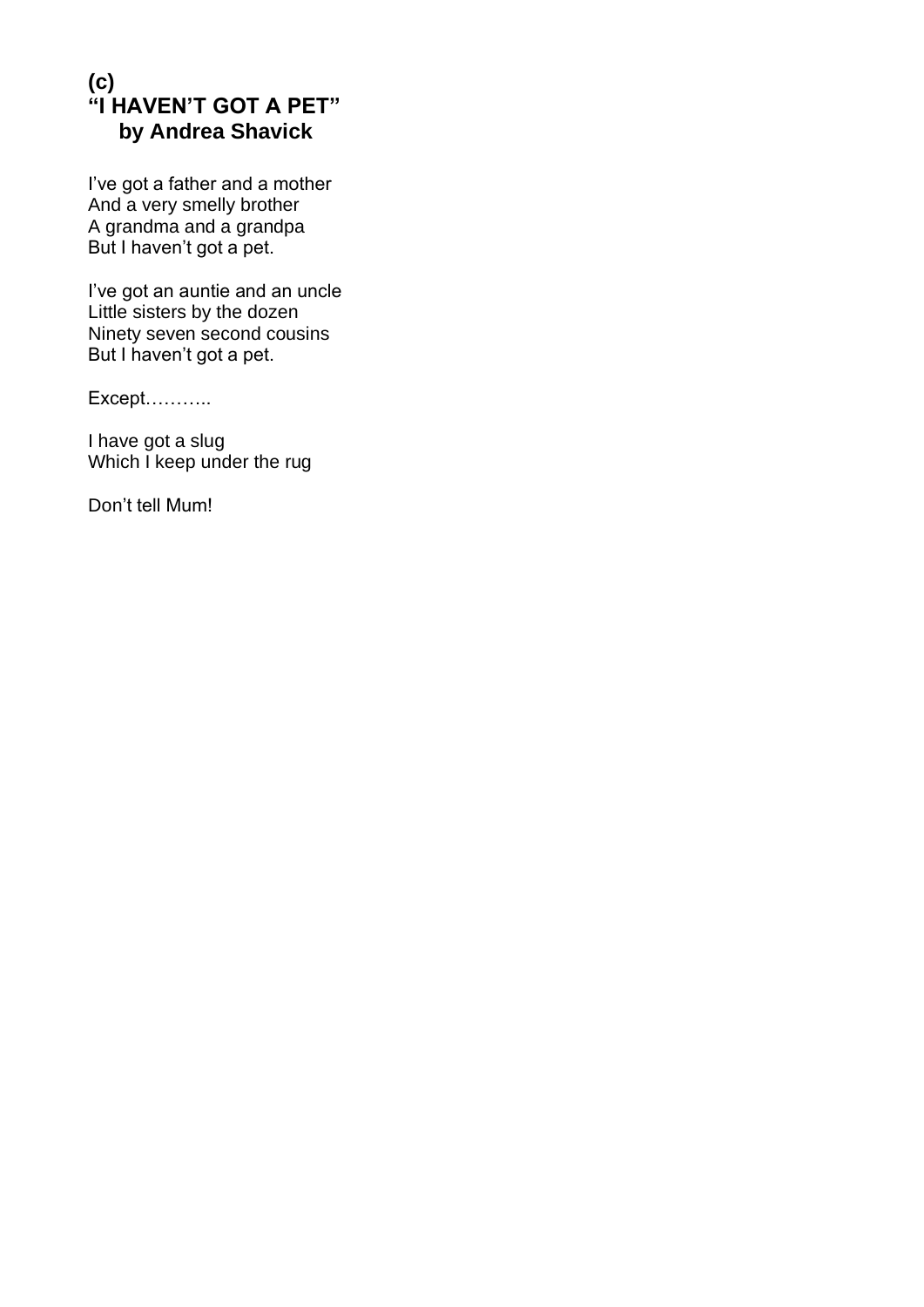# **CLASS 101 5 & UNDER 6 YEARS School Year 1 ( Choose either (a), (b) or (c) )**

#### **(a) "HOW TO CURE THE HICCUPS" by Eric Ode**

Hold your nose and pat your head. Count your toes and paint them red. Stretch and yawn the alphabet. Are they gone? Hic! Not yet.

Fill your pants with chicken soup. Tap dance in a Hula Hoop. Stuff a sleeve with cantaloupe. Did they leave? Hic! Nope.

Fill your bed with cottage cheese. Place your head between your knees. Twist your ear and bite your shoe. Did they disappear? Ah-choo!

#### **(b) "MY BROTHER'S BUG" by Jack Prelutsky**

My brother's bug was green and plump, It did not run, it could not jump, It had no fur for it to shed, It slept all night beneath his bed.

My brother's bug had dainty feet, It did not need a lot to eat, It did not need a lot to drink, It did not scream, it did not stink.

It always tried to be polite, It did not scratch, it did not bite, The only time it soiled the rug Was when I squashed my brother's bug.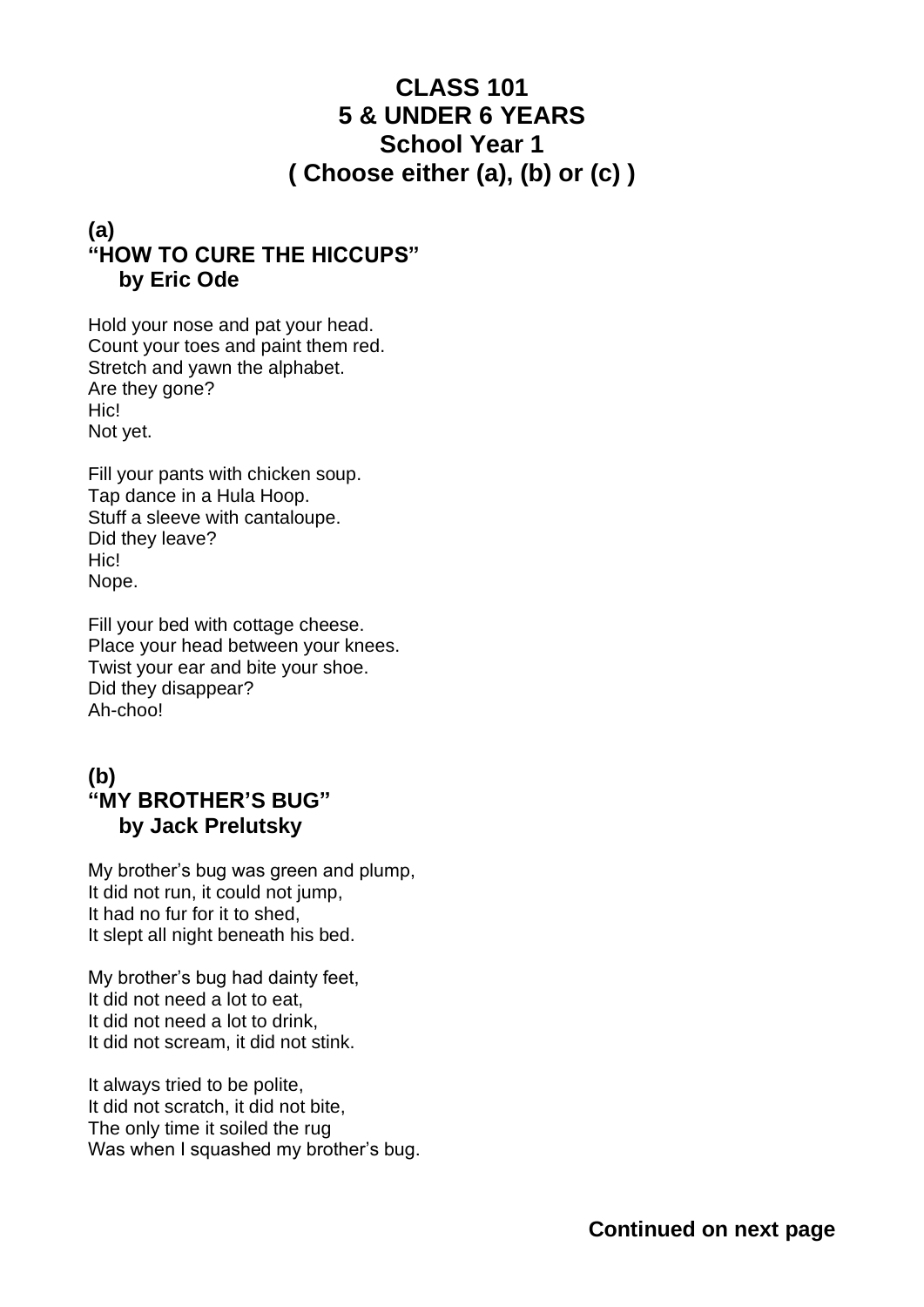#### **(c) "MAGIC WORD" by Martin Gardner**

"More jam," said Rosie to her Mum. "I want more jam," said she. But no one heard The Magic Word. Mum took a sip of tea.

"The jam! The jam! The jam! She cried. Her voice rang loud and clear. "I'd like to spread it on my bread." But no one seemed to hear.

"Please pass the jam," Rosie said at last. Now *that's* the thing to say. When mother heard The Magic Word She passed it straight away.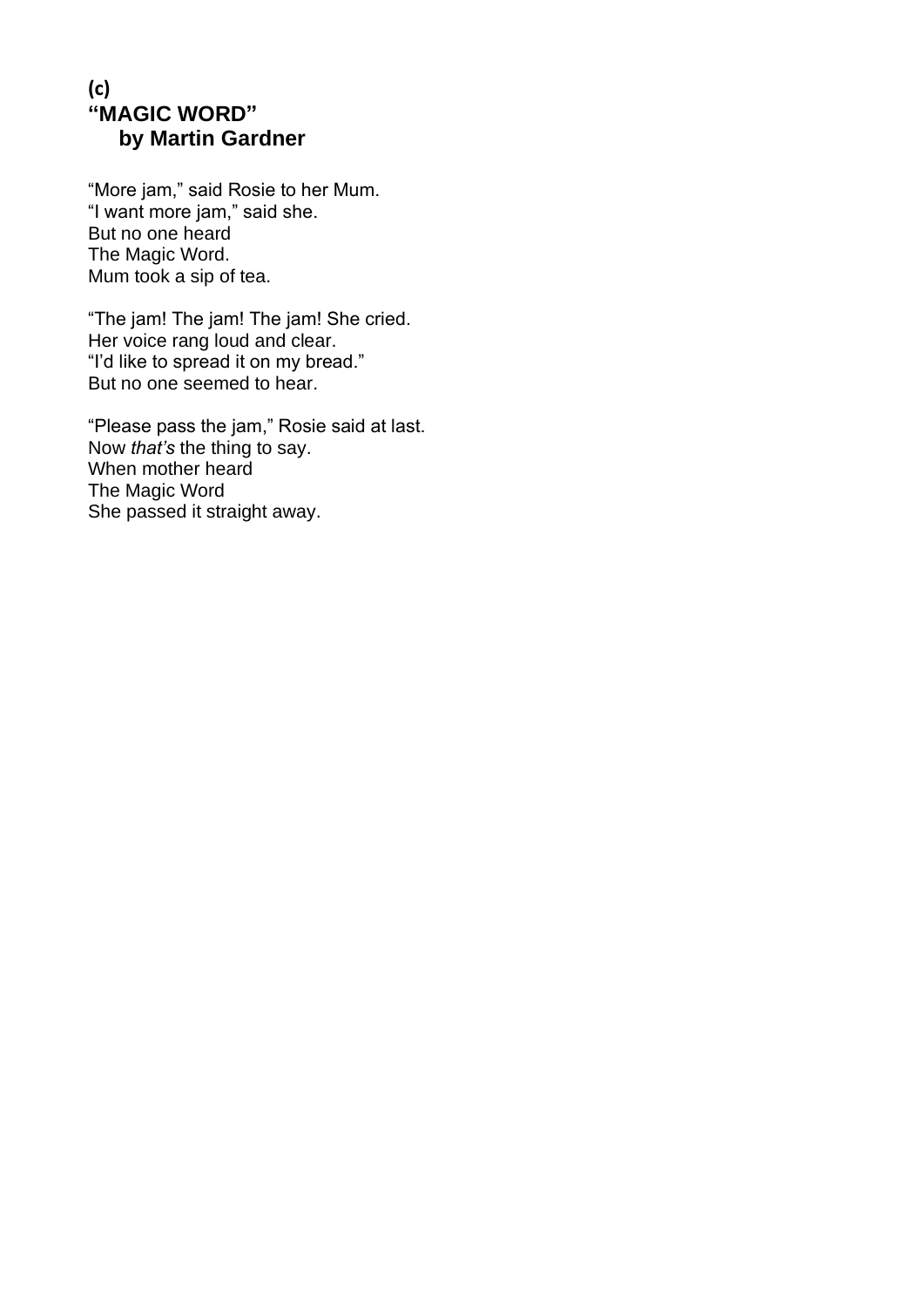#### **CLASS 102 6 & UNDER 7 YEARS School Year 2 ( Choose either (a), (b) or (c) )**

#### **(a) "WHAT'S THE POINT OF TONSILS?" by Gareth Lancaster**

What's the point of tonsils? Are they there just to annoy? For my throat is fiery red and sore, This really is no joy.

I'm sure they have it in for me, And laugh whilst they rebel! No doubt they must have planned for weeks, To give me pain and swell!

My voice is thin and raspy, So it even hurts to speak! These dastardly expanding glands, Are making me feel weak!

I've asked before just what they do, But nobody could tell. So I suppose my Tonsils' only use, Are weeks off school, unwell!

#### **(b) "WHEN ALL THE WORLD'S ASLEEP" by Anita E Posey**

Where do insects go at night, When all the world's asleep? Where do bugs and butterflies And caterpillars creep?

Turtles sleep inside their shells; The robin has her nest. Rabbits and the sly old fox Have holes where they can rest.

Bears can crawl inside a cave; The lion has his den. Cows can sleep inside a barn, And pigs can use their pen.

But where do bugs and butterflies And caterpillars creep, When everything is dark outside And all the world's asleep?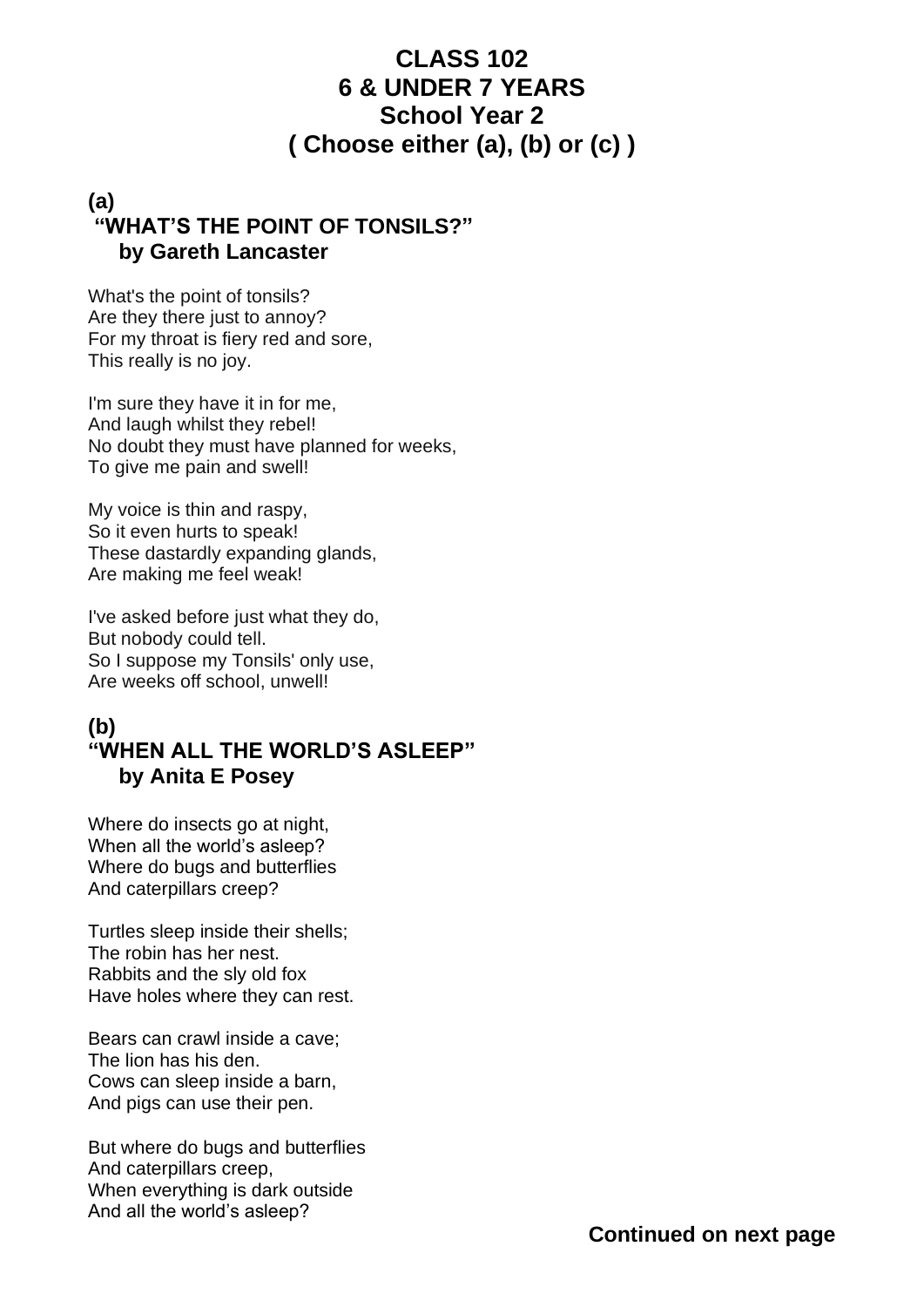#### **(c) "ONE DAY I'LL BE…" by James McDonald**

Today at school my teacher said, I wonder what you'll be? When time has passed and you've grown up, And the world is yours to see.

Right then and there I stood straight up, And looked her in the face, And said with pride and confidence, I plan to live in space.

Like pirates of so long ago, My ship will take me far, Around the moon and back again, And to a distant star.

So when you talk about the world, And say it's yours to see, I believe I'll have the greatest view, Upon the cosmic sea.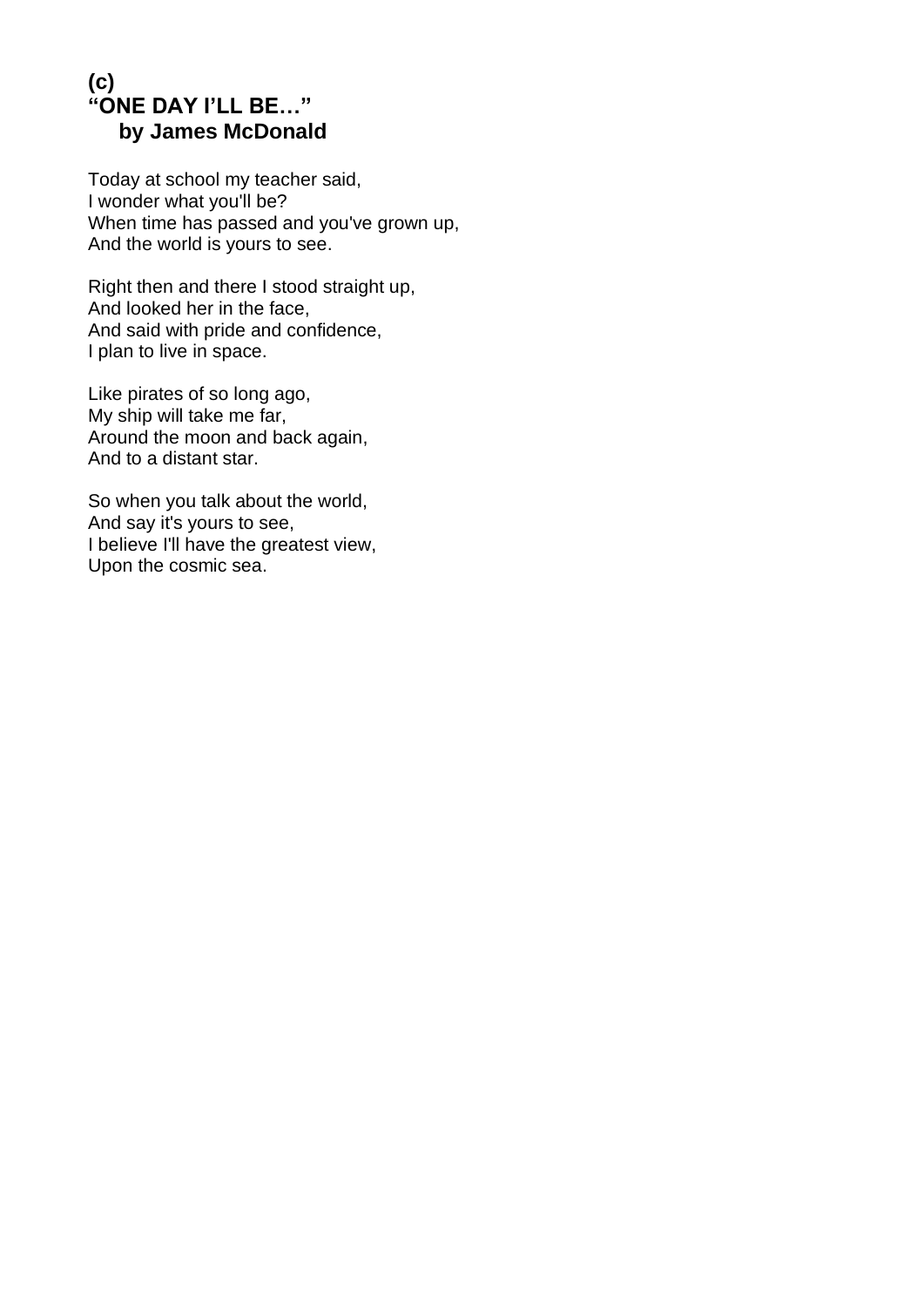#### **CLASS 103 7 & UNDER 8 YEARS School Year 3 ( Choose either (a), (b) or (c) )**

#### **(a) "MY DAD IS AMAZING" by Ian Souter**

My dad is **amazing** for he can:

make mountains out of molehills, teach Granny to suck eggs, make Mum's blood boil and then drive her up the wall.

My dad is **amazing** for he also:

walks around with his head in the clouds, has my sister eating out of his hand, says he's got eyes in the back of his head and can read me like a book.

But, the most amazing this of all is:

When he's caught someone red-handed, First he jumps down their throat And then he bites their head off!

#### **(b) "WHO'S SEEN JIP?"**

 **by Wes Magee**

Jip's run away. Left home for good. I just knew he would, For earlier today he was shouted at by dad.

"Bad dog! Bad dog! BAD!"

Now Jip's a stray. What will he eat? Where will he sleep? I'm so sad I could weep. Oh doomsday, gloomsday My dog has gone.

Who's seen Jip?

Anyone?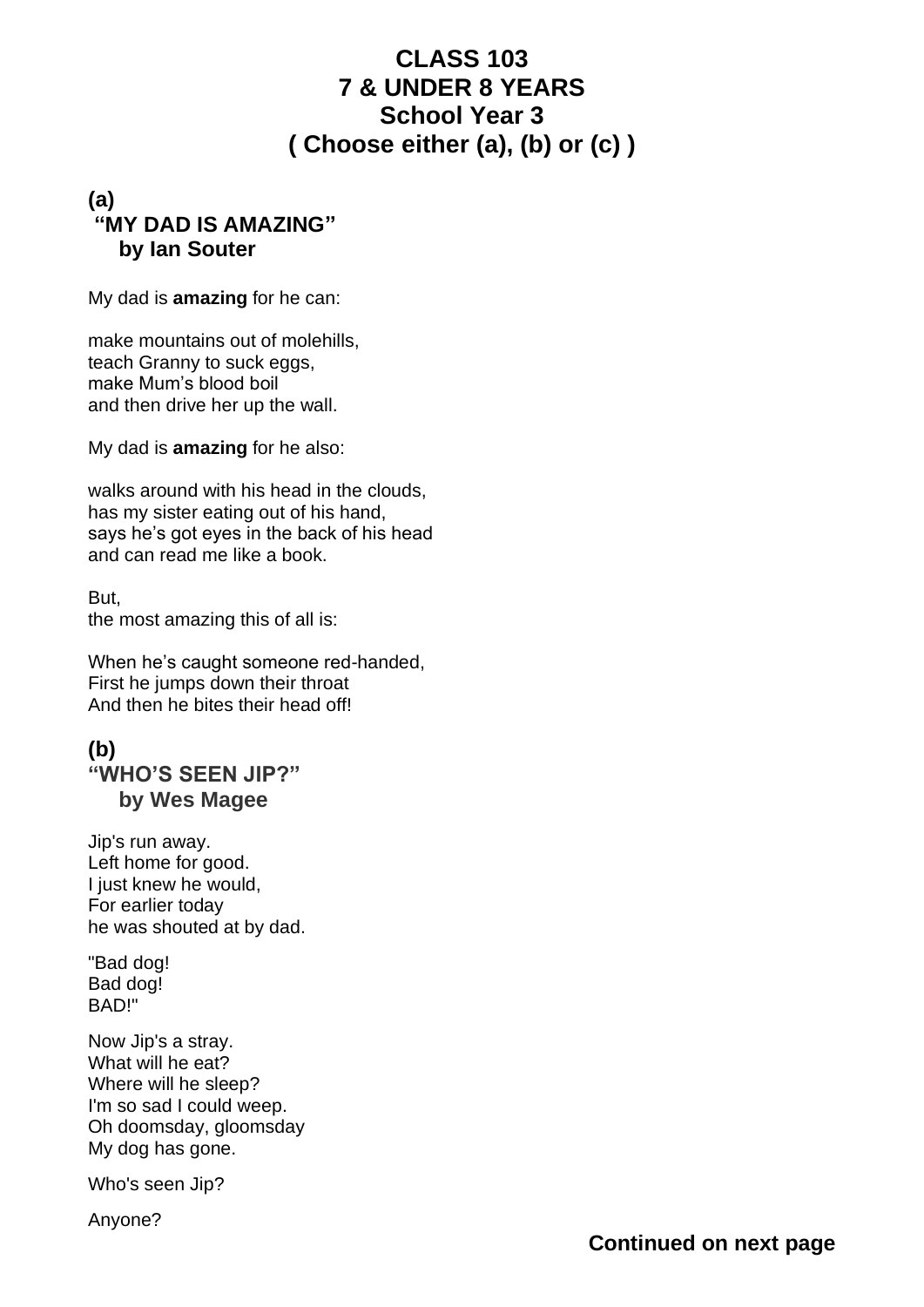#### **(c) "MY BEST FRIEND'S MOTHER" by Grace Andreachhi**

My best friend's mother is very strict And when I come over to play I know she's going to send us out On even the coldest day.

She never once gave us cookies or cake She says that it makes such a mess And she had a fit when my friend spilled coke All over her second-best dress.

My friend's not allowed to wear jewellery or lace Her mother says it's not proper, The time we wore lipstick and powdered our face She screamed and no one could stop her.

If she were my mother I'd run away fast I'd sail away over the water, From China I'd send her a postcard that said - 'With love, from your runaway daughter!'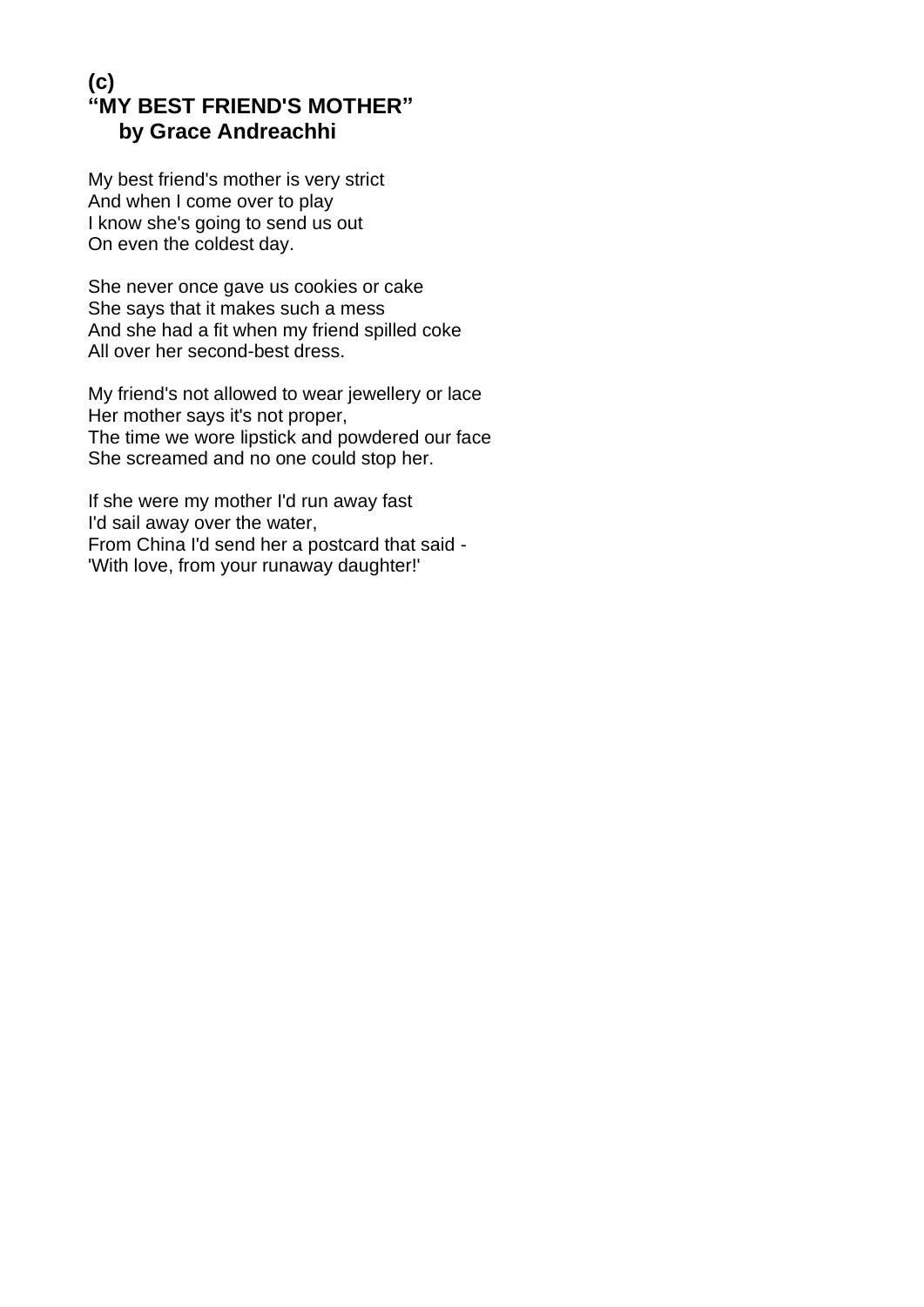# **CLASS 104 8 & UNDER 9 YEARS School Year 4 ( Choose (a), (b) or (c) )**

#### **(a) "LORETTA LOST A TOOTH AT LUNCH" by Eric Ode**

Loretta lost a tooth at lunch while chewing on a Brussel sprout. She took a bite and heard a crunch and found her tooth had fallen out.

The students stared at such a scene. Samantha shrieked and Franny froze, and Lance still had a lima bean and half a pickle up his nose.

Miranda had been making mounds of mushy, brown banana goo, and Peter had been pouring pounds of pumpkin pudding in his stew.

Sylvester had been showing off with half a sandwich in his cheeks, while Phillip found the stroganoff he'd hid for six or seven weeks.

Now as for teeth, I've lost a bunch, from up to down and left to right, but when it comes to eating lunch, I've only lost my appetite.

#### **(b) "MRS MATHER" by Colin McNaughton**

Scared stiff. Courage flown. On that doorstep all alone. Cold sweat. State of shock. Lift my trembling hand and knock.

Thumping heart. Chilled with fear. I hear the witch's feet draw near. Rasping bolts. Rusty locks. Shake down to my cotton socks.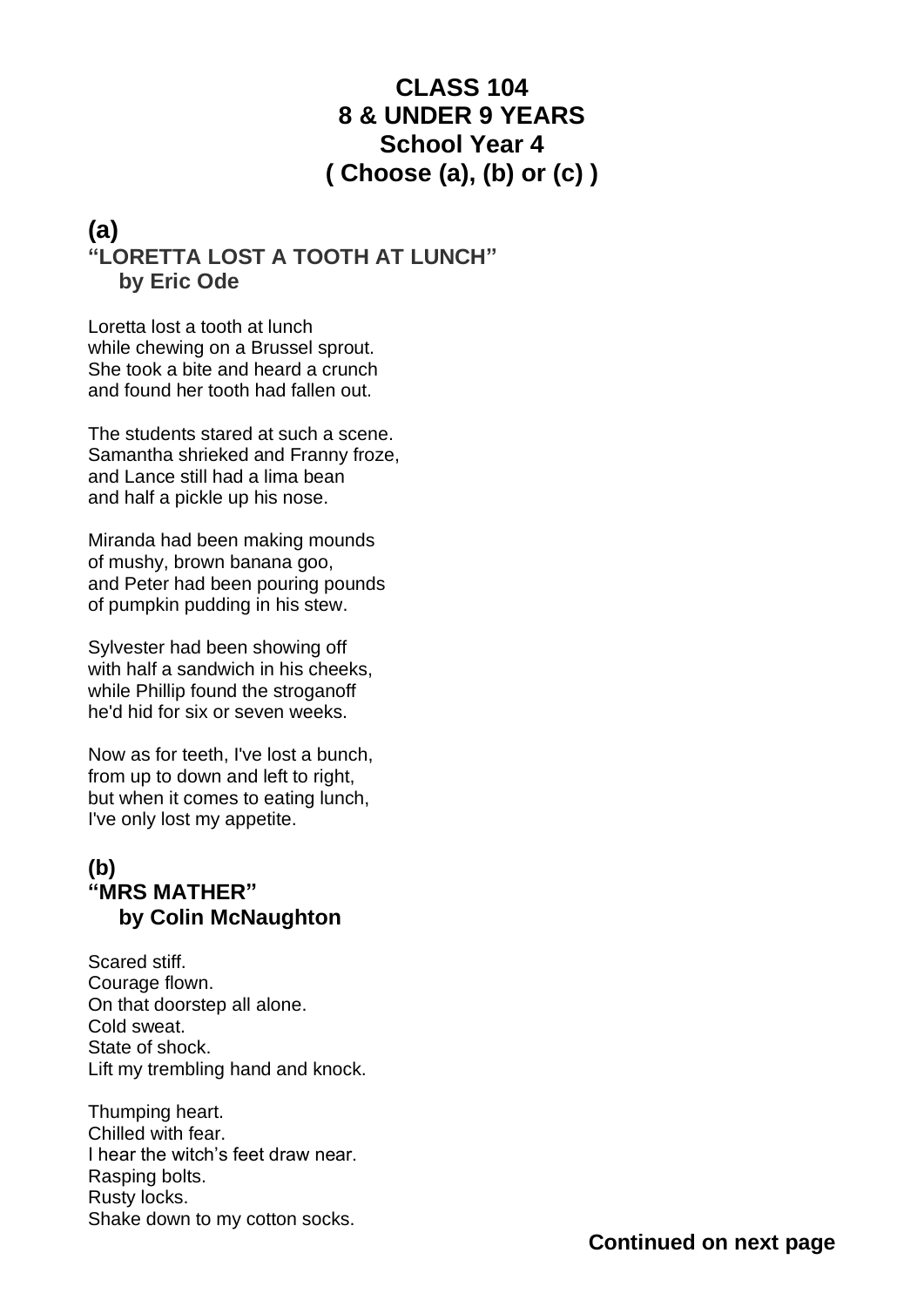Hinge creaking. Waft of mould. A groan that makes my blood run cold. Cracking voice. Knocking knees. "Can I have my ball back, please?

#### **(c) "HI HO, HI HO" by Clare Bevan**

The teachers are digging a tunnel, They're digging it deeper each day, They dig it when we're in assembly, And when we've been sent out to play.

They're using bent spoons from the Staff Room, And coffee mugs ancient and stained, They crawl into lessons exhausted (And muddy as well, if it rains).

The roof is supported by rulers And chair legs that splinter and swell, The rubble is smuggled in handbags And pockets and gym shoes as well.

The entrance is under the Stock Room, It's hidden where nobody looks, Disguised by a heap of lost jumpers, And paper and dusty old books.

The teachers are filthy and frazzled, Their bones are beginning to creak – And NOBODY seems to have told them We break up for Christmas next week!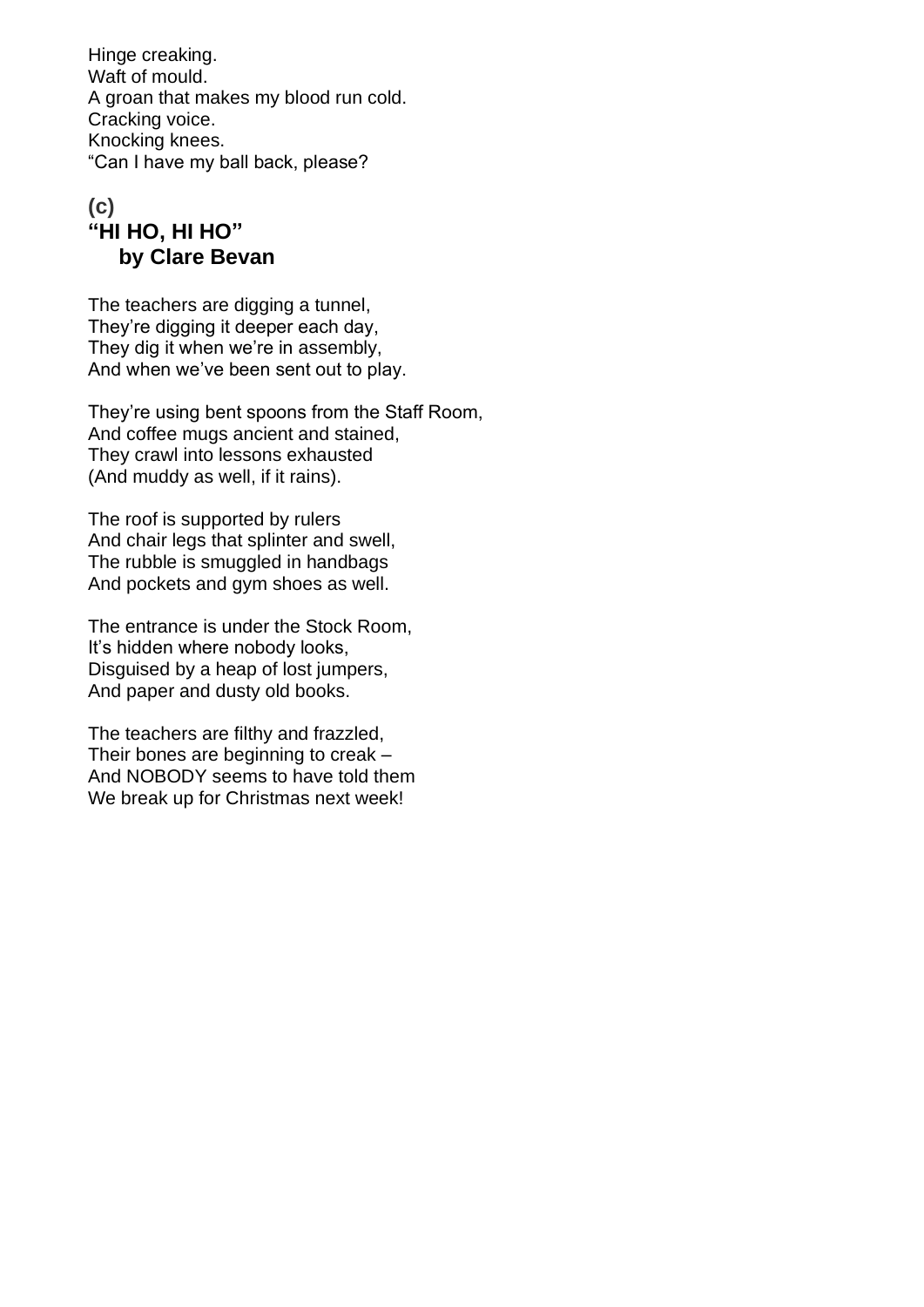# **CLASS 105 9 & UNDER 10 YEARS School Year 5 ( Choose (a), (b) or (c) )**

#### **(a) "CASTLES IN THE SAND" by Dorothy Baker**

I've built a castle in the sand In less than half an hour, With grim portcullis, and a moat, And battlements and tower.

The seaweed banners wave, and when I let the drawbridge down, The knights come riding two by two In armour rusty brown.

And ladies lean from turrets high, And watch them as they pass, And wave their floating silken scarves, As light and green as grass.

But see! across the shining sand, That enemy the sea Creeps slowly to my castle walls, Advancing stealthily.

No bugles sound a wild alarm, No warders close the gate; The knights and ladies disappear, And all alone I wait.

For where my fairy fortress stood And glistened in the sun, There lies a heap of ruins now, My work is all undone..

#### **(b) "I'M WRESTLING WITH AN OCTOPUS" by Jack Prelutsky**

I'm wrestling with an octopus and faring less than well, one peek at my predicament should be enough to tell. It held me in a hammerlock, then swept me off my feet, I'm getting the impression that I simply can't compete.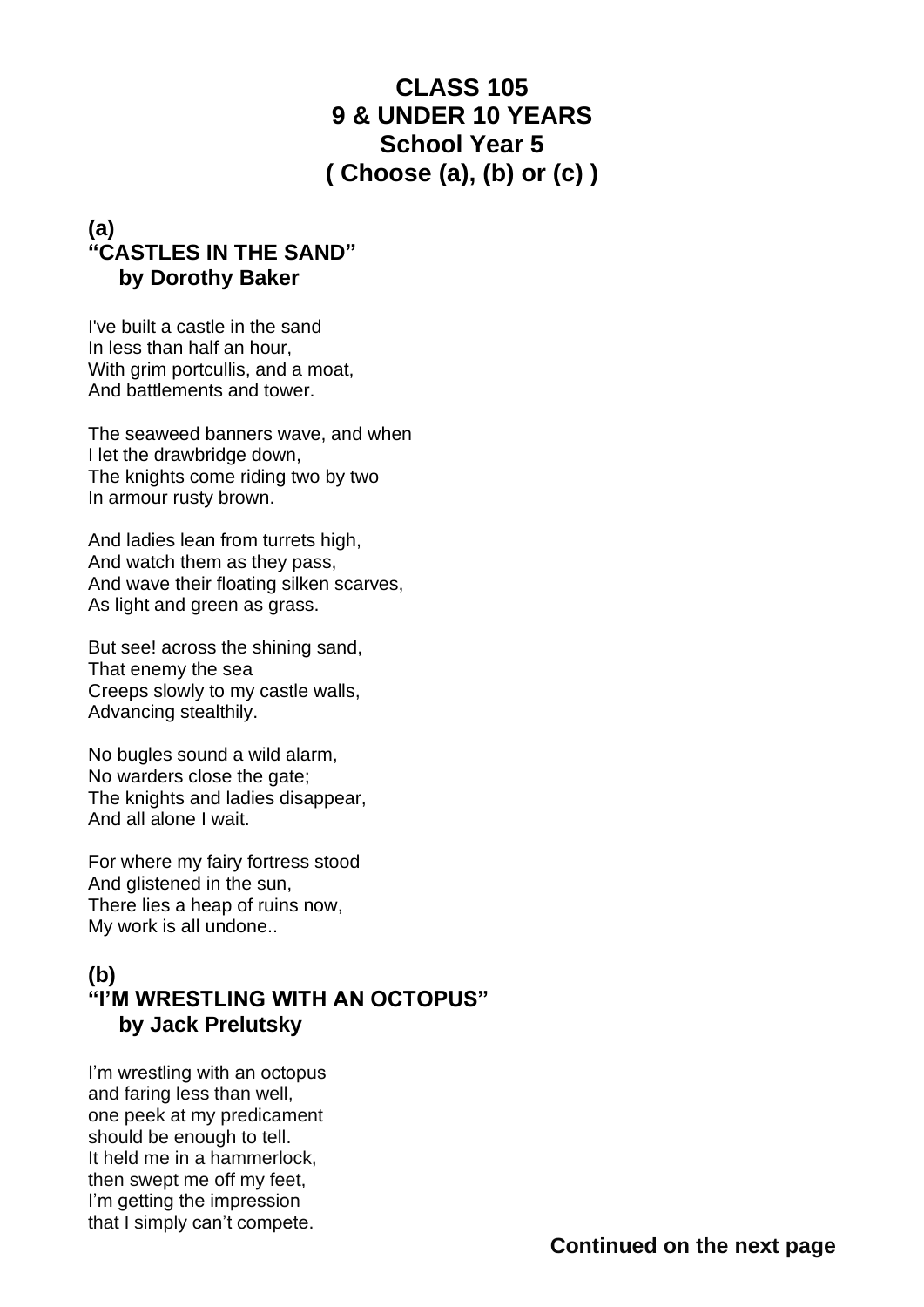I'd hoped that I could hold my own, but after just a while, I ascertained I couldn't match an octopus's style. It flipped me by a shoulder, and it latched onto a hip, essentially that octopus has got me in his grip.

I tried assorted armlocks but invariably missed, and now I'm in a headlock and it's clinging to my wrist. It's wound around my ankles and it's wrapped around my chest – When grappling with an octopus I come out second best.

#### **(c) "ROVER" by Adrian Henri**

I have a pet oyster called Rover. He lives in the bathroom sink and is never any trouble: no birdseed or tins of Kennomeat, no cat-litter. We don't need to take him for walks, we don't need an oyster-flap in the back door.

He doesn't bark or sing, just lies in the sink and never says a thing. Sometimes, when he feels irritable, he grits his teeth and produces a little pearl.

At night. we tuck him up snug in his oyster-bed until the bathroom tide comes in in the morning. Sometimes, I look at Rover and say 'The world's your lobster, Rover', I say.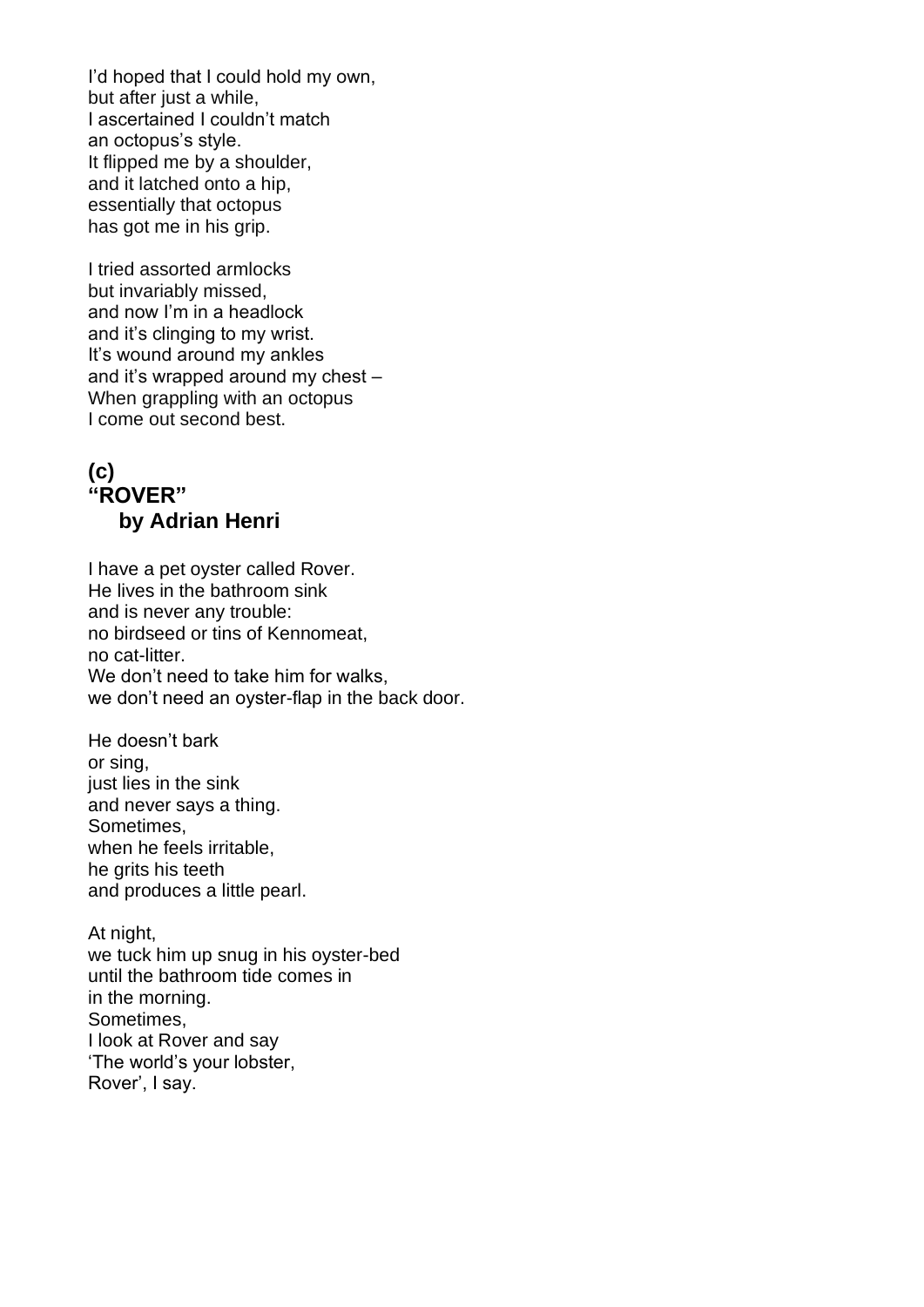#### **CLASS 106 10 & UNDER 11 YEARS School Year 6 ( Choose (a), (b) or (c) )**

#### **(a) "GRAN'S XI" by John Kitching**

My grandma's in a football team Her age is seventy-eight. She's no longer like a palm tree Standing waiting for a date.

The goalie in my grandma's team, Her age is seventy-four. Opponents rarely score a goal. She's built like a grey barn door.

The striker is a real antique, Captain at eighty-eight. She's vicious, mean, and fouls a lot; The kind of striker goalies hate.

Two of Grandma's football team Are quite acutely deaf. They shout and wave most rudely At every weekend ref.

Most of Grandma's football team Have aged, aching bones, But in the showers, after games, No single player moans.

The other week - a rare defeat. They lost: three goals to five. But they don't seem to care a lot. They're just glad to be alive!

#### **(b) "LOUISA & THE FIELD MOUSE" by Amy Buxton**

Louisa was walking through a field of long grass, When she stopped for a moment To let the mouse pass. The mouse turned and said; 'Madame, why did you pause?' 'To let you pass, my dear friend,' And she shook his two paws. 'I'm not often noticed – I'm incredibly small.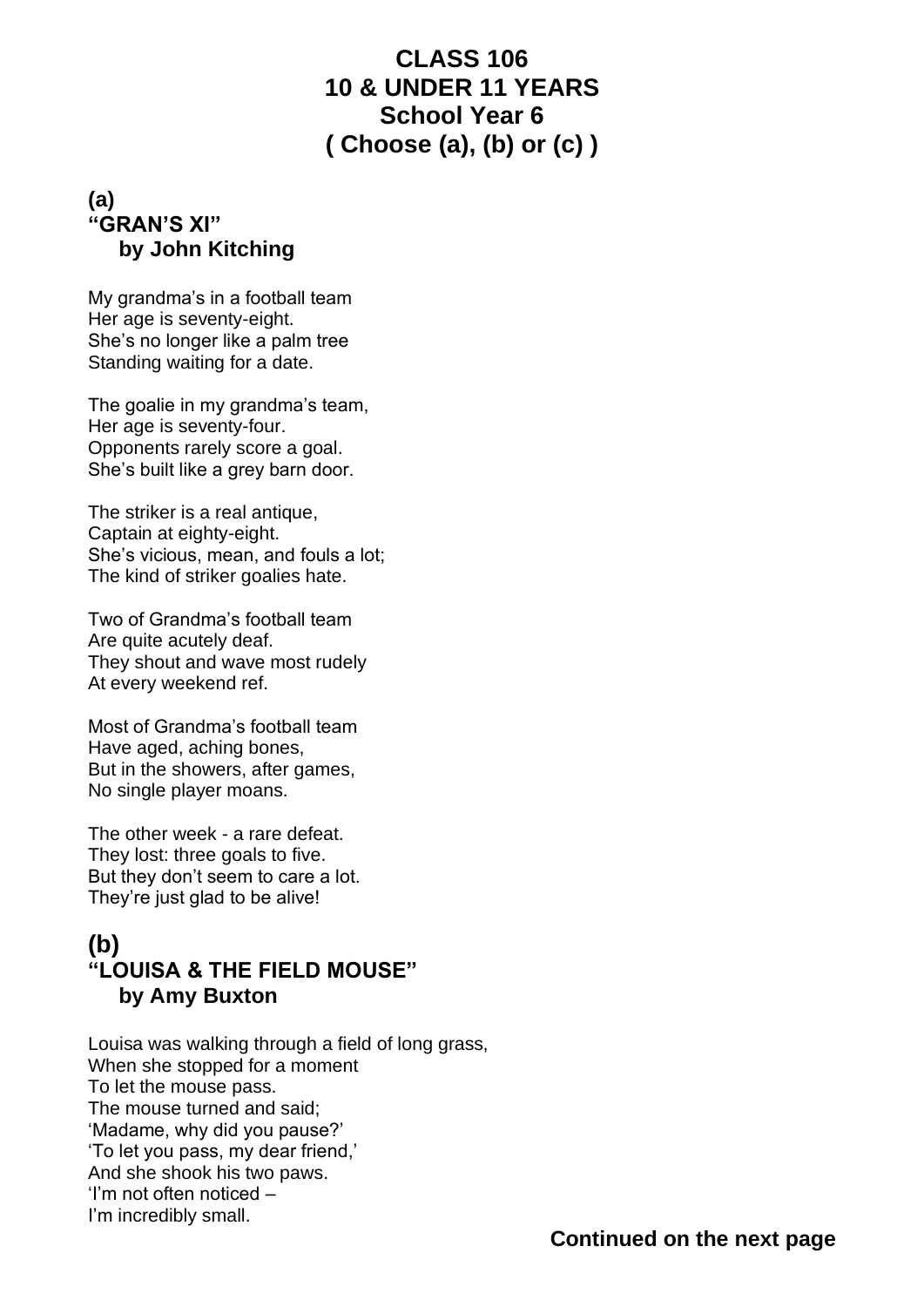'Small you may be, But you're bold as the tall, As brave as a giant But friendlier too, And I think we'll be friends, Good ones, and true.' 'Well, what are you up to? I could show you around. The field's more exciting When you're close to the ground.' Louisa agreed, but she asked the dear mouse If later he'd visit her own little house. 'You can sit on my shoulder and I'll show you around, Though it's a bit colder when you're high off the ground.' They nodded together, And held on to each other And saw their own world through the eyes of another.

#### **(c) "SQUIRRELS & MOTORBIKES" by David Whitehead**

Today we went out of school Down the lane Into the spinney To watch squirrels

We saw lots of grey squirrels Scuttling through trees Searching for nuts on the ground Some as still as statues

We all took notes Made sketches And asked questions

Back in school We drew our squirrels Some sitting like Silver grey coffee-pots While others paddled acorns Into the soft green grass Some still listening with their tufty ears Others with their feather-duster tails waving

Everyone drew a squirrel picture – except George, who drew a motorbike But then, he always does.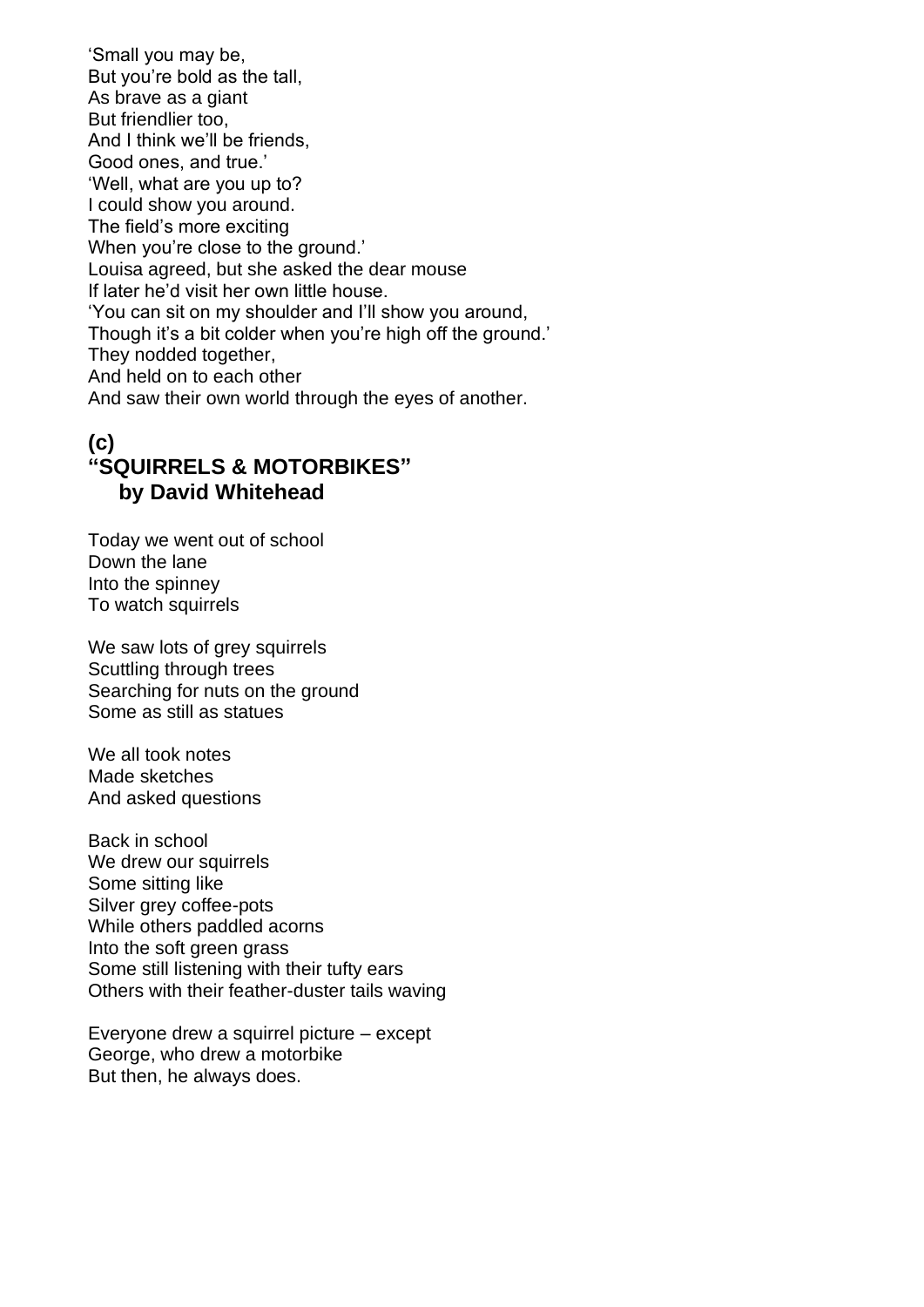# **CLASS 107 11 & UNDER 12 YEARS School Year 7 ( Choose (a), (b) or (c) )**

### **(a) "COUNT ME OUT" by Moira Andrew**

It's not that I'm a scaredy cat, It's just that I don't like caves and the feeling of doom in the colourless gloom flowing over you in waves.

It's the way your voice rolls round and around, echoing low and weird, and your torch becomes such a little light, every shadow one to be feared.

It's the way the clammy cold grips you, chills you through to your very bones and how every sound when you're underground is some unspeakable thing that groans.

It's the way that you slip on slime underfoot and it's hard to remember the sun, so when kids want to explore all the caves on the shore I say, 'Count me out. It's no fun!'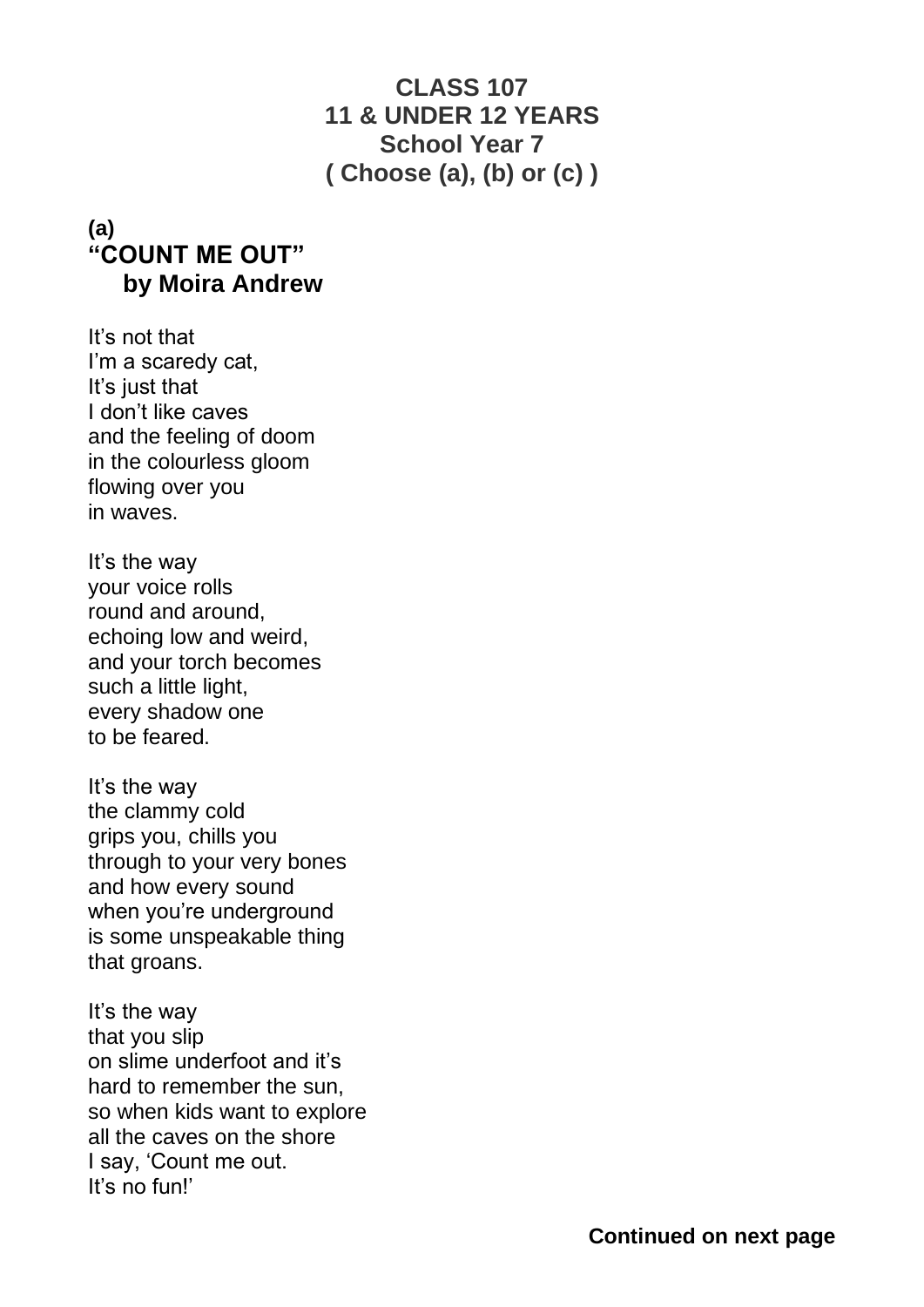# **(b) "SNOWFLAKES" by Clive Sansom**

And did you know That every flake of snow That forms so high In the grey winter sky And falls so far Is a bright six-pointed star? Each crystal grows A flower as perfect as a rose. Lace could never make The patterns of a flake. No brooch Of figured silver could approach Its delicate craftsmanship. And think: Each pattern is distinct. Of all the snowflakes floating there – The million million in the air – None is the same. Each star Is newly forged, as faces are, Shaped to its own design Like yours and mine. And yet… each one Melts when its flight is done; Holds frozen loveliness A moment, even less; Suspends itself in time – And passes like a rhyme.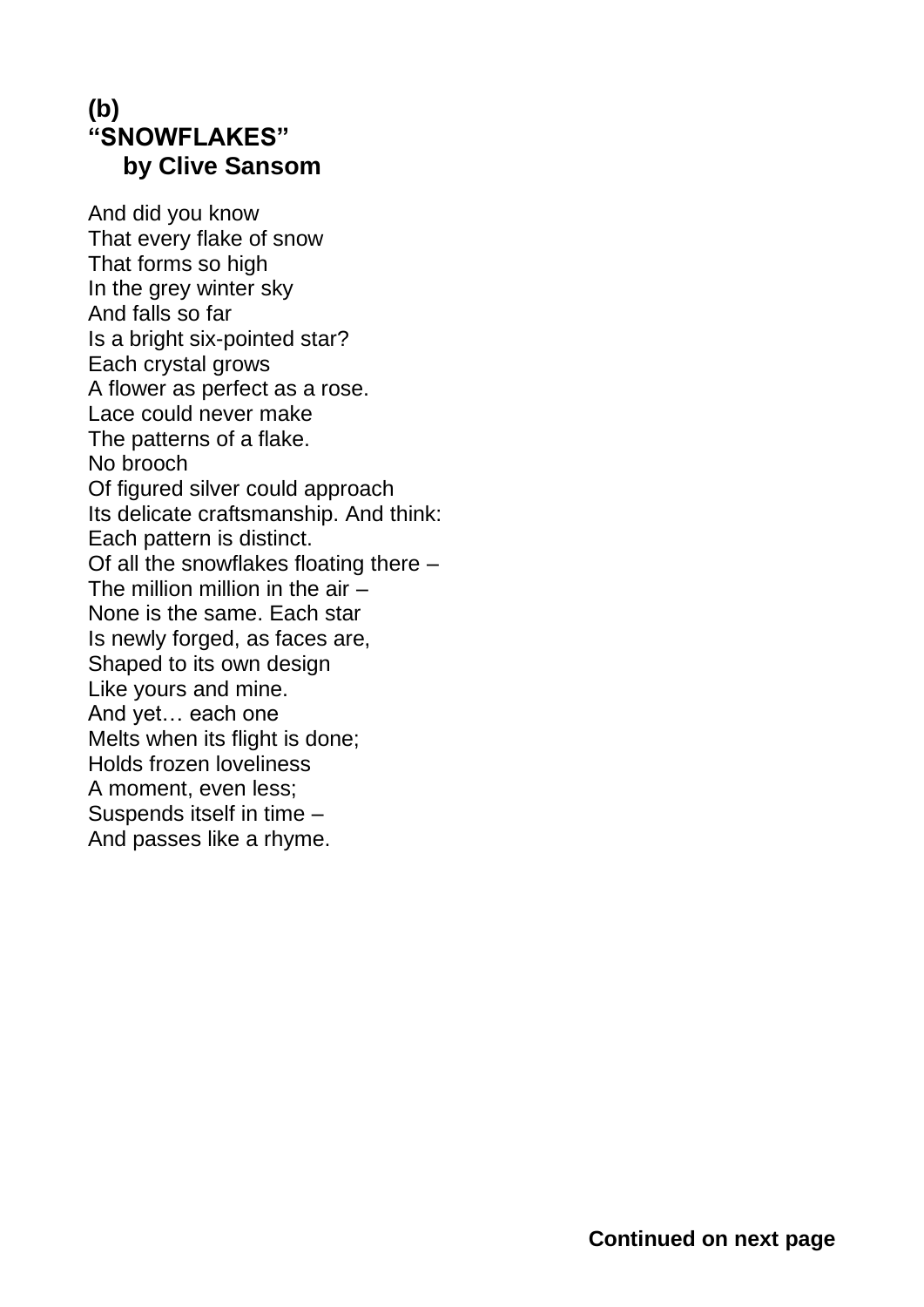#### **I "EVERY NIGHT MR MILLER DREAMS" by Bernard Young**

Every night Mr Miller dreams of the day he will retire. There'll be a small party in the staffroom during the lunch hour and at final assembly he'll receive a major gift from the whole school plus presents from individual pupils, who will be heartbroken to see him leave. Children, past and present, (some now grown up) will file past to thank him for being so inspirational – for changing their lives.

In the evening a large group of colleagues and friends will take him out for drinks and a meal. There will be speeches charting his impressive career and praising his achievements.

He can't wait.

Day two. Week one. First job. A long way to go.

Every night Mr Miller dreams.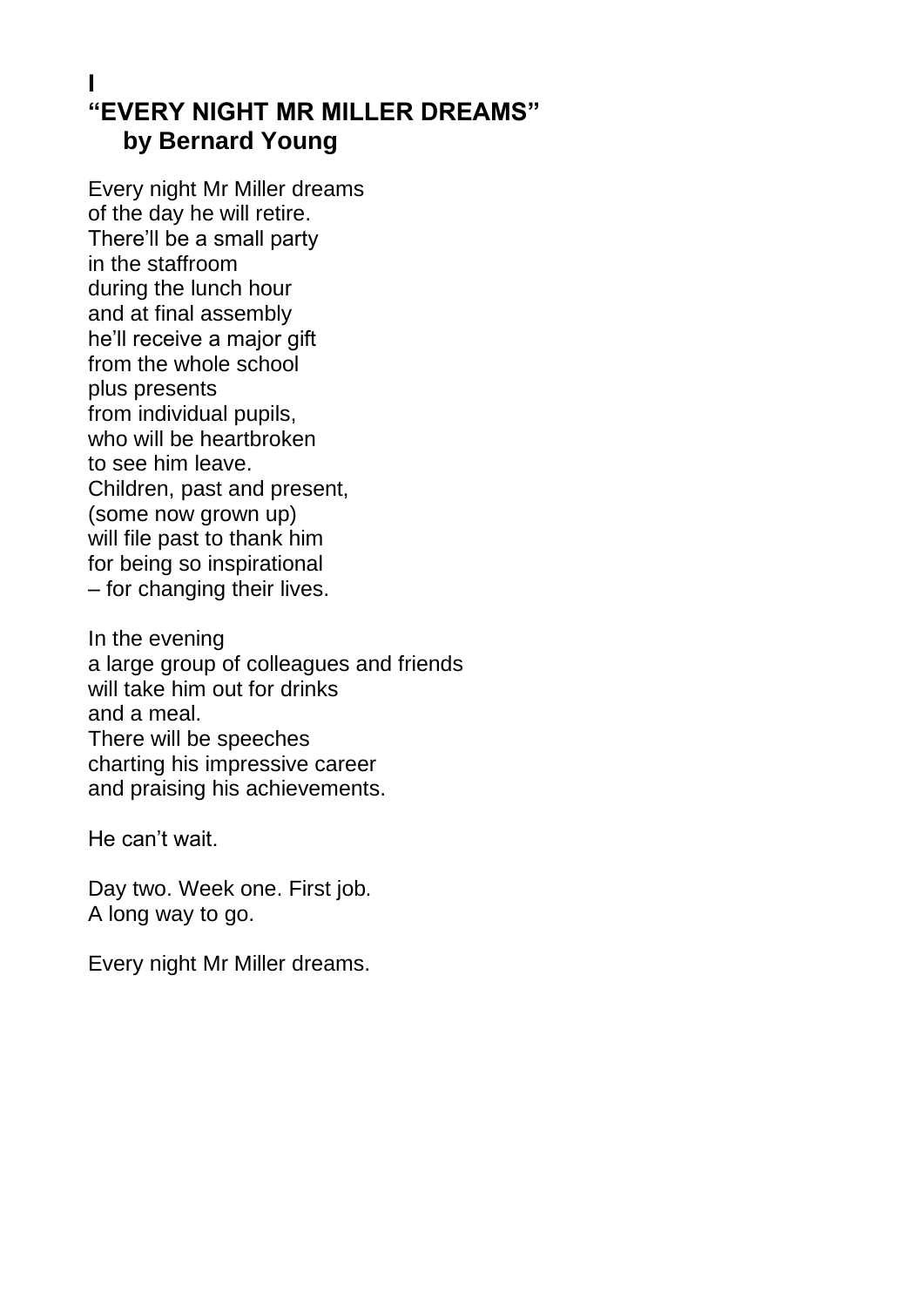# **CLASS 108 12 & UNDER 14 YEARS School Years 8 & 9 ( Choose (a), (b) or (c) )**

# **(a) "THE TUNNEL" by Brian Lee**

This is the way that I have to go I've left all my friends behind Back there, where a faint light glimmers Round the long tunnel's bend.

I can't see a roof up above me, I can't find either wall, My shoes slip on the slimy boulders – How far is it down, if I fall?

Beneath me the same stream is flowing That laughed in the fields back there – Here, it is black, like the leeches and weeds And the bats flitting through the dank air.

It's just the same if I shut my eyes: My companions, all around, Are trickles, drips, sploshes, sudden plops, Then, a strange, sucking sound.

One shoe's full of the cold dark water, My hands slither over the stones, My throat's gone dry, my heart pound-pounds But I can only go on –

Till I can see them, they can see me And again they start to shout, *The rats bite, watch out for the rats,*  But now I am almost out:

Dizzy, happy, I blink at the light, The sun's still shining, the birds still sing Someone is patting me on the back – Now I am one of the gang.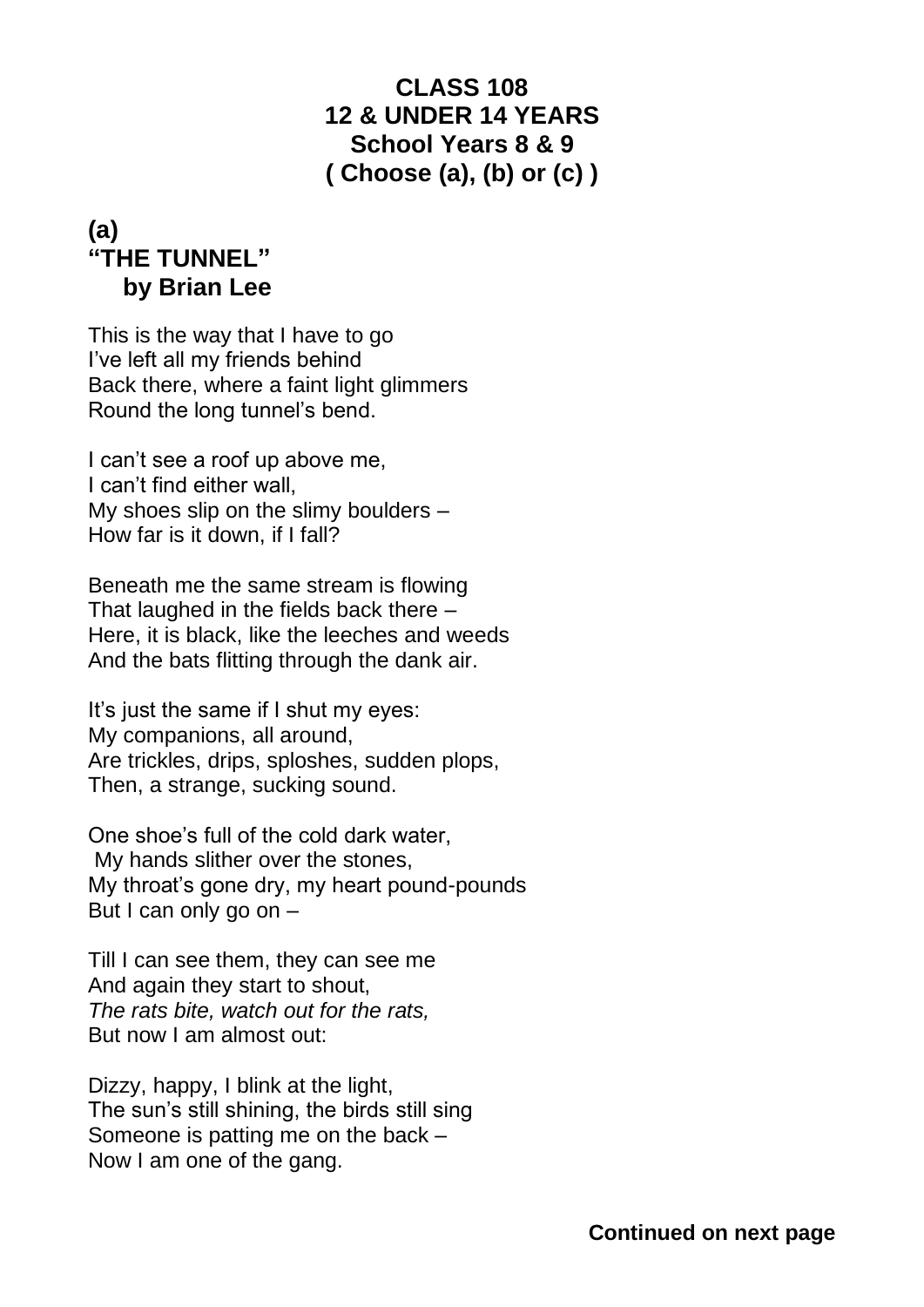# **(b) "INSIDE SIR'S MATCHBOX" by John Foster**

. Our teacher's pet Lives inside a nest of pencil shavings Inside a matchbox Which he keeps In the top drawer of his desk. It's so tiny, he says, You need a microscope to see it. When we asked him what it ate, He grinned and said, 'Nail clippings and strands of human hair – Especially children's.' Once, on Open Day, He put it out on the display table, But we weren't allowed to open the box, Because it's allergic to light. Our teacher says his pet is unique. 'Isn't it lonely' we asked. 'Not with you lot around,' he said. Once there was an awful commotion When it escaped While he was opening the box To check if it was all right. But he managed to catch it Before it got off his desk. Since then, he hasn't taken it out much. He says he thinks it's hibernating at present –

Or it could be pregnant.

If it is, he says,

There'll be enough babies

For us all to have one.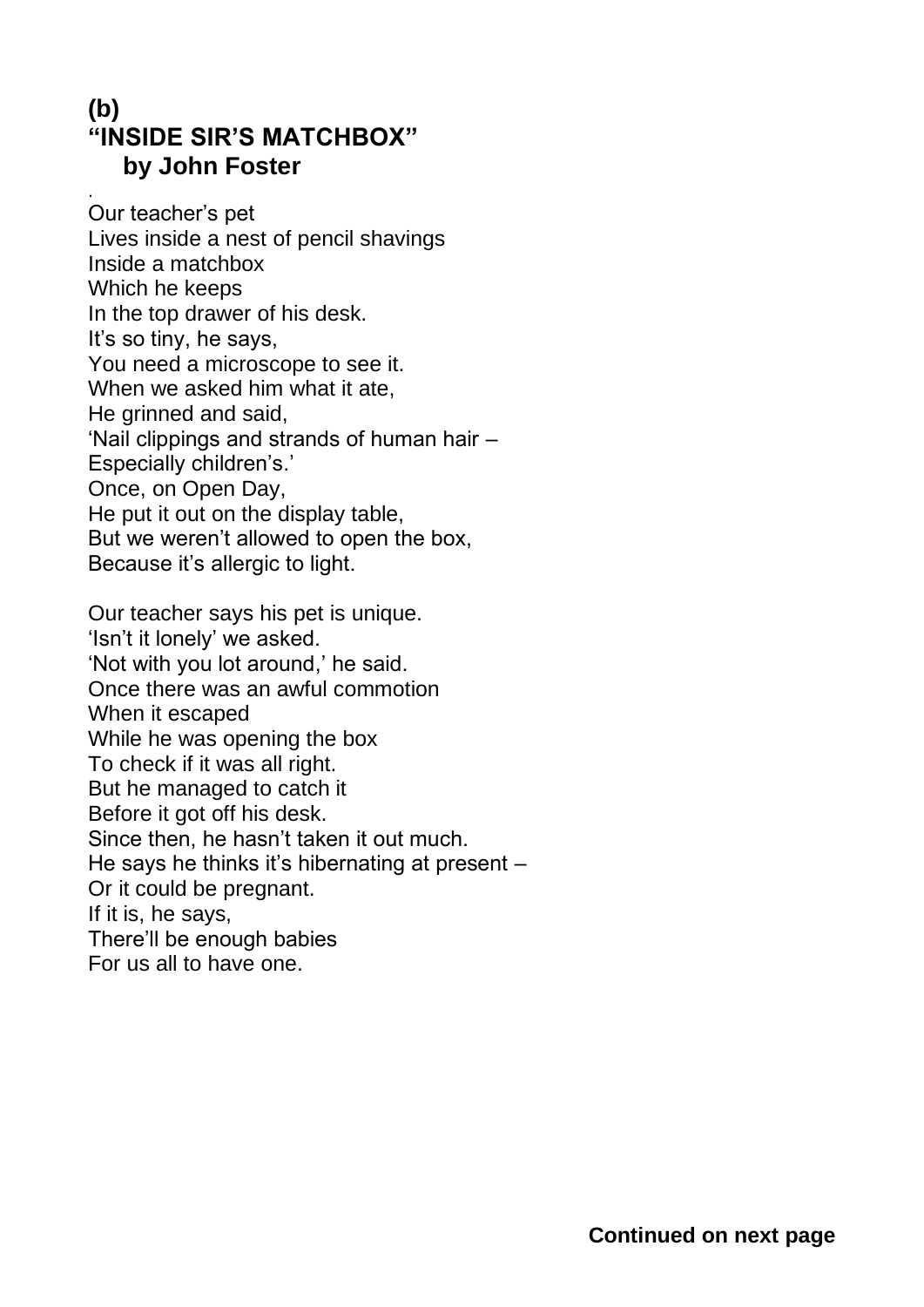# **(c) "ME AND YOU" by Mandy Coe**

The long-legged girl who takes goal-kicks is me, I loop my 'j' and 'g's. twiddle my hair and wobbled a loose tooth through History all yesterday afternoon.

The small shy boy who draws dragons is you. You can multiply, make delicious cheese scones and when my tooth finally falls out and I cry in surprise, you hand me a crumpled tissue.

I will be an Olympic athlete, Win two bronze medals. You will be a vet with gentle hands Who gets cats to purr and budgies speak.

We don't know this yet but we will be each other's first date. One kiss. That's all … but for the rest of our lives we never, ever forget.

In the meantime, my tongue explores the toothless gap and you lean over your desk and concentrate on drawing the feathery, feathery lines of a dragon's wings.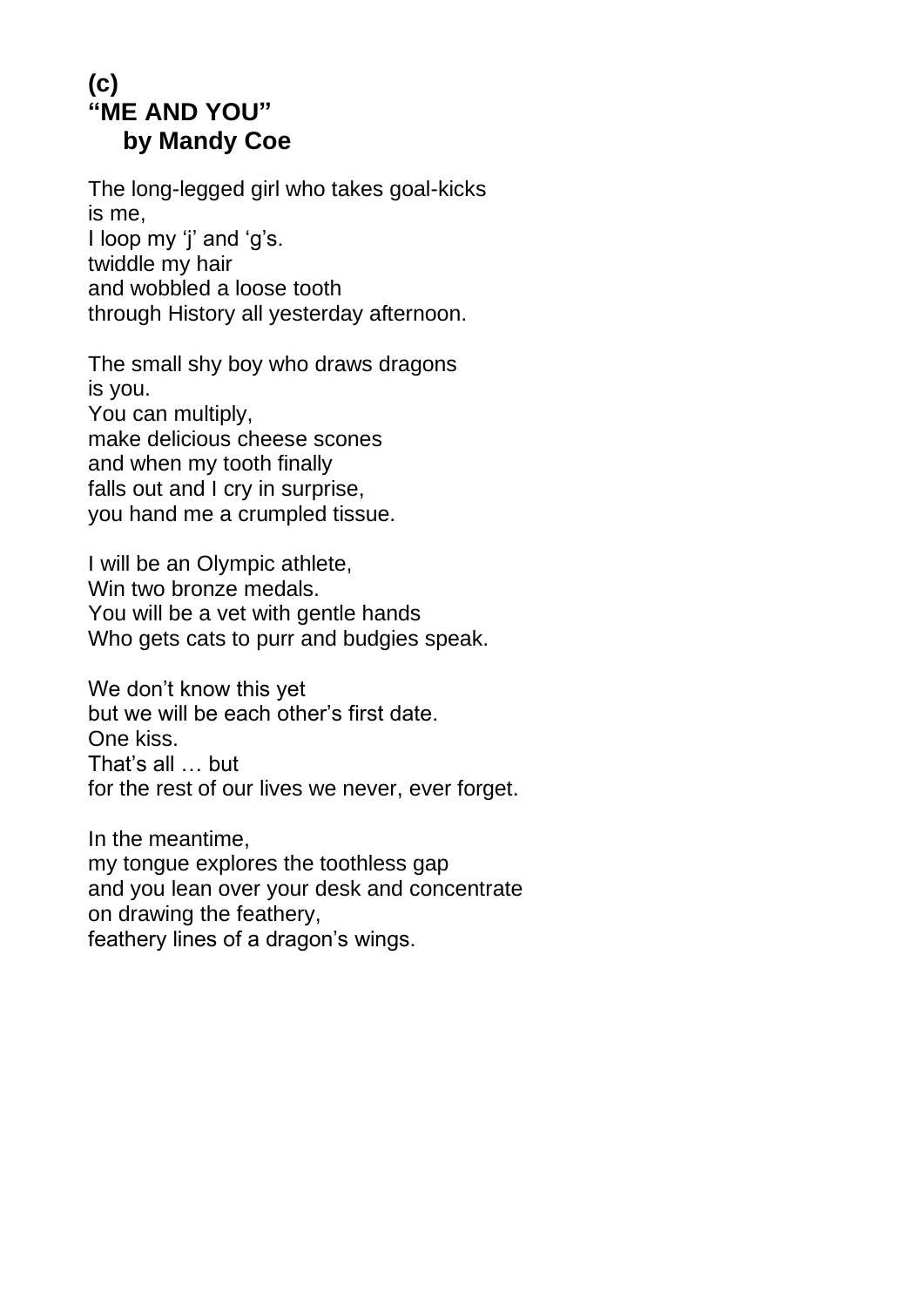## **CLASS 109 12 & UNDER 14 YEARS School Years 8 & 9 (The Rotary Cup)**

# **"BIRD IN THE CLASSROOM" by Colin Thiele**

The students drowsed and drowned in the Teacher's ponderous monotone limp bodies loping in the wordy heat, melted and run together, desk and flesh as one. swooning and swimming in a sea of drone.

Each one asleep, swayed and vaguely drifted with lidded eyes and lolling weighted heads, were caught on heavy waves and dimly lifted, sunk slowly, ears ringing in the syrup of his sound,

or borne from the room on a heaving wilderness of beds. And then on a sudden, a bird's cool voice punched out song. Crisp and spare on the startled air,

beak-beamed or idly tossed, each note gleamed like a bead of frost.

A bird's cool voice from a neighbour's tree with five clear calls - mere grains of sound rare and neat repeated twice but they sprang from the heat like drops of ice.

Ears cocked, before the comment ran fading and chuckling where a wattle stirred, the students wondered how they could have heard such dreary monotone from a man, and such wisdom from a bird.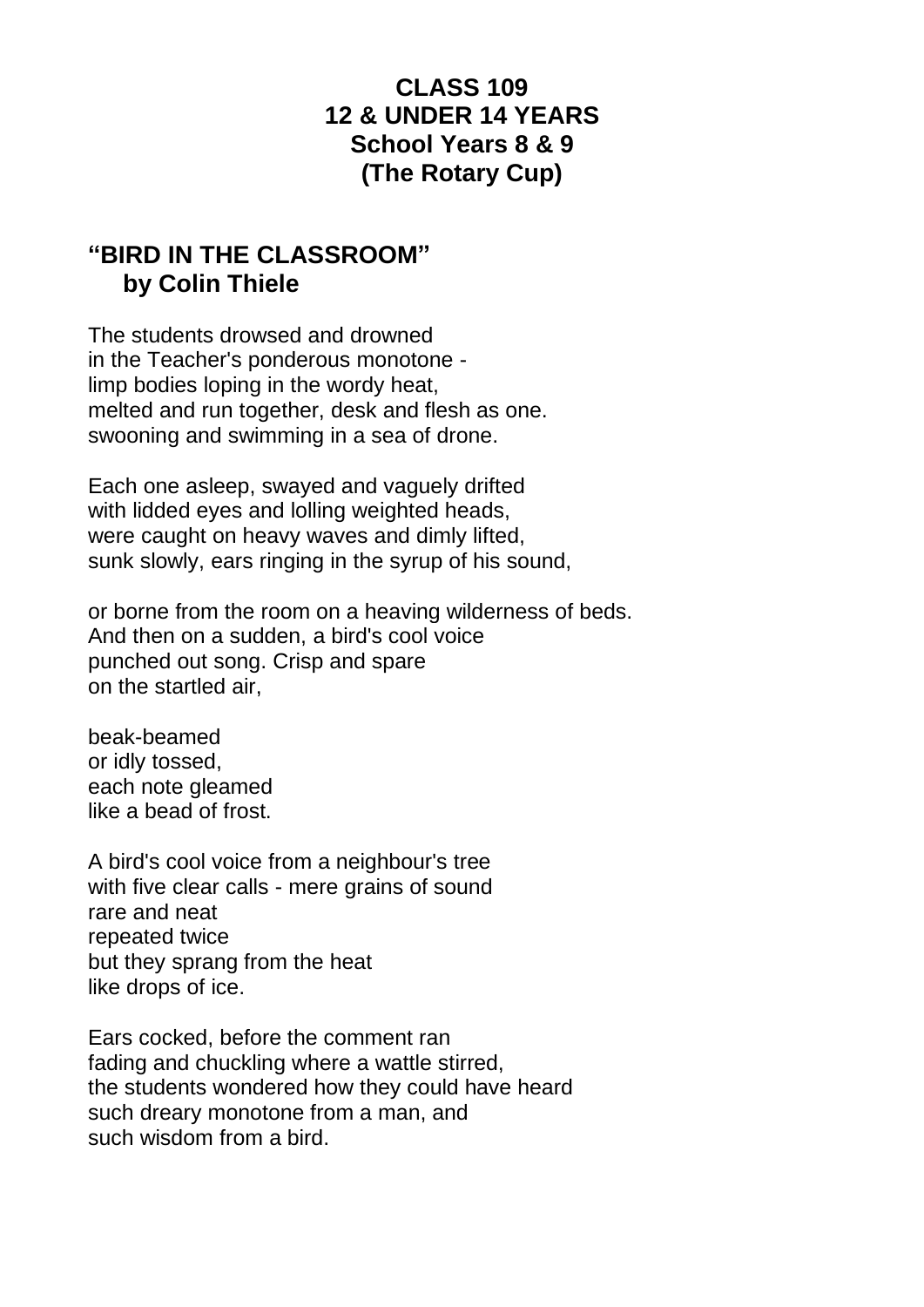#### **CLASS 110 14 & UNDER 16 YEARS School Years 10 & 11 (The Mrs P F Dorey's Cup)**

#### **(a) "STEALING" by Carol Ann Duffy**

Midnight. He looked magnificent; a tall, white mute beneath the winter moon. I wanted him, a mate with a mind as cold as the slice of ice within my own brain. I started with the head. Better off dead than giving in, not taking what you want. He weighed a ton; his torso, frozen stiff, hugged to my chest, a fierce chill piercing my gut. Part of the thrill was knowing that children would cry in the morning. Life's tough. Sometimes I steal things I don't need. I joy-ride cars to nowhere, break into houses just to have a look. I'm a mucky ghost, leave a mess, maybe pinch a camera. I watch my gloved hand twisting the doorknob. A stranger's bedroom. Mirrors. I sigh like this - Aah. It took some time. Reassembled in the yard, he didn't look the same. I took a run and booted him. Again. Again. My breath ripped out in rags. It seems daft now. Then I was standing alone among lumps of snow, sick of the world. Boredom. Mostly I'm so bored I could eat myself. One time, I stole a guitar and thought I might learn to play. I nicked a bust of Shakespeare once, flogged it, but the snowman was the strangest. You don't understand a word I'm saying, do you?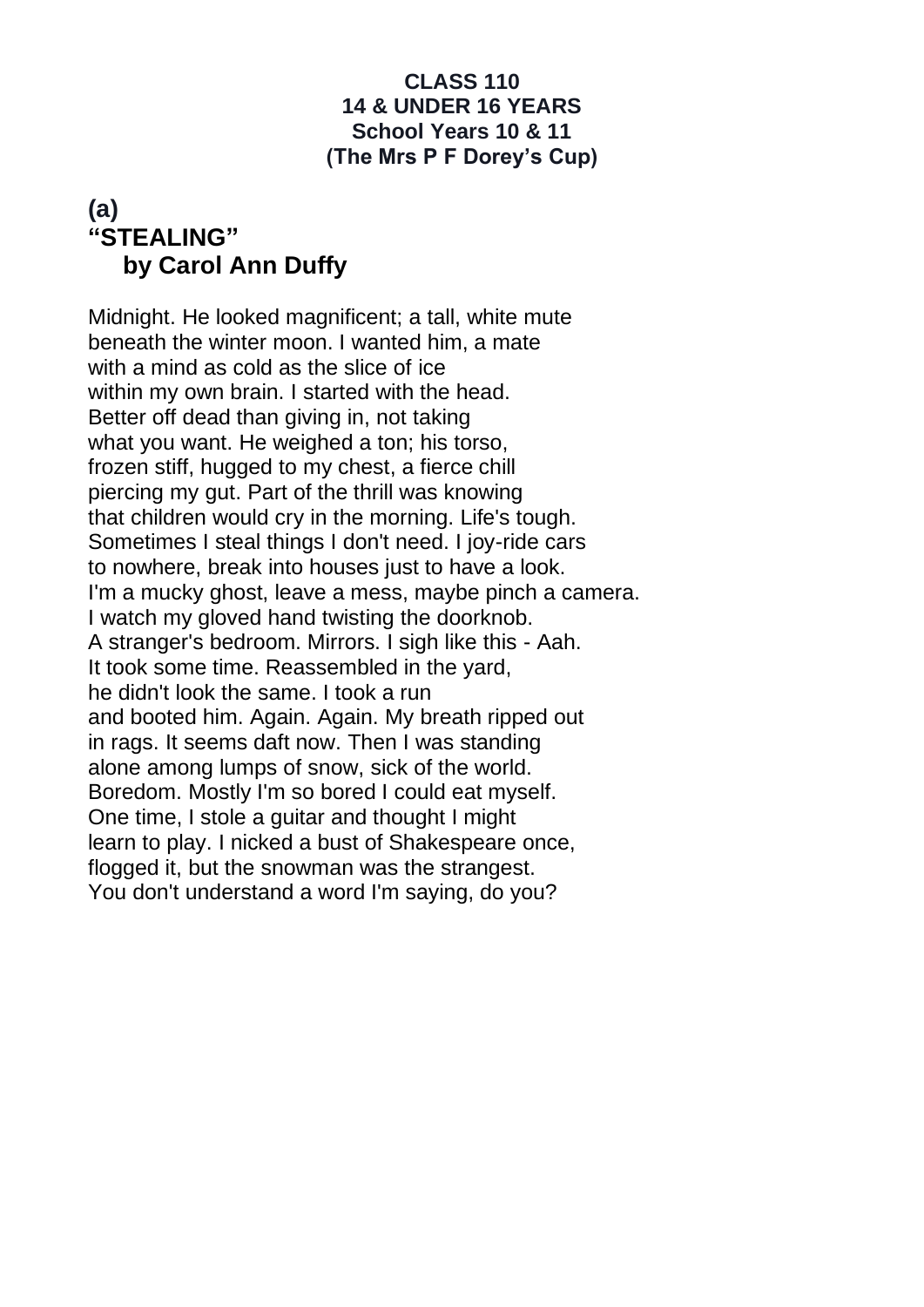# **CLASS 111 16 & UNDER 18 YEARS School Years 12 & 13 (The Enid Zabiela Cup)**

## **(a) "THE APPLE RAID" by Vernon Scannell**

Darkness came early, though not yet cold; Stars were strung on the telegraph wires; Street lamps spilled pools of liquid gold; The breeze was spiced with garden fires.

That smell of burnt leaves, the early dark, Can still excite me but not as it did So long ago when we met in the Park – Myself, John Peters and David Kidd.

We moved out of town to the district where The lucky and wealthy had their homes With garages, gardens, and apples to spare Ripely clustered in the trees' green domes.

We chose the place we meant to plunder And climbed the wall and dropped down to The secret dark. Apples crunched under Our feet as we moved through the grass and dew.

The clusters on the lower boughs of the tree Were easy to reach. We stored the fruit In pockets and jerseys until all three Boys were heavy with their tasty loot.

Safe on the other side of the wall We moved back to town and munched as we went. I wonder if David remembers at all That little adventure, the apples' fresh scent?

Strange to think that he's fifty years old, That tough little boy with scabs on his knees; Stranger to think that John Peters lies cold In an orchard in France beneath apple trees.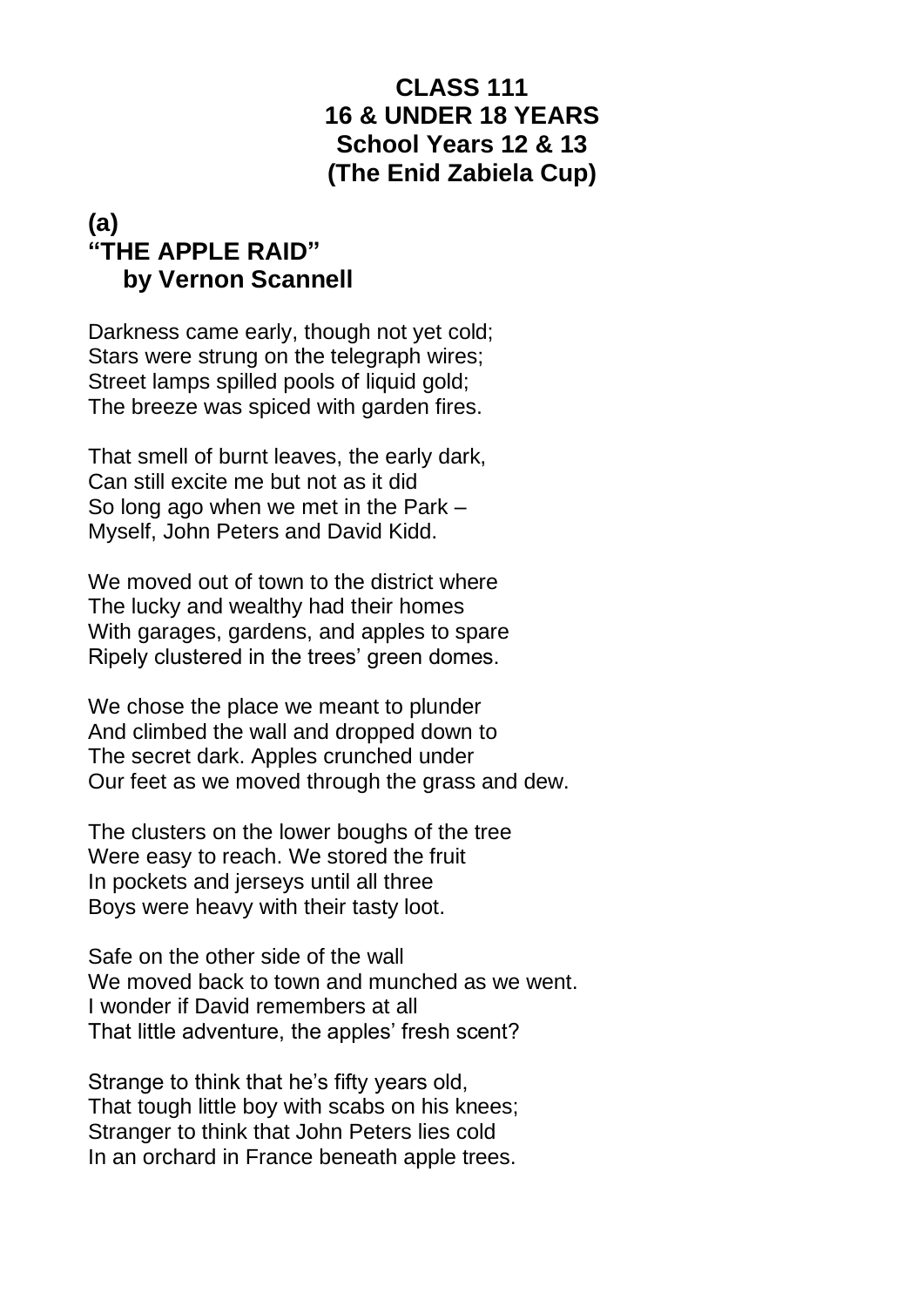#### **CLASS 130 BIBLE READING UNDER 11 YEARS (School Years 6 & below)**

# **ST JOHN, CHAPTER 15, verses 9 - 17**

**9** [As the Father hath loved me, so have I loved you: continue ye in my love.](https://www.kingjamesbibleonline.org/John-15-9/) **10** [If ye keep my commandments, ye shall abide in my love; even as I have](https://www.kingjamesbibleonline.org/John-15-10/)  [kept my Father's commandments, and abide in his love.](https://www.kingjamesbibleonline.org/John-15-10/)

**11** [These things have I spoken unto you, that my joy might remain in you, and](https://www.kingjamesbibleonline.org/John-15-11/)  *that* [your joy might be full.](https://www.kingjamesbibleonline.org/John-15-11/)

**12** [This is my commandment, That ye love one another, as I have loved you.](https://www.kingjamesbibleonline.org/John-15-12/) **13** [Greater love hath no man than this, that a man lay down his life for his](https://www.kingjamesbibleonline.org/John-15-13/)  [friends.](https://www.kingjamesbibleonline.org/John-15-13/)

**14** [Ye are my friends, if ye do whatsoever I command you.](https://www.kingjamesbibleonline.org/John-15-14/)

**15** [Henceforth I call you not servants; for the servant knoweth not what his](https://www.kingjamesbibleonline.org/John-15-15/)  [lord doeth: but I have called you friends; for all things that I have heard of my](https://www.kingjamesbibleonline.org/John-15-15/)  [Father I have made known unto you.](https://www.kingjamesbibleonline.org/John-15-15/)

**16** [Ye have not chosen me, but I have chosen you, and ordained you, that ye](https://www.kingjamesbibleonline.org/John-15-16/)  [should go and bring forth fruit, and](https://www.kingjamesbibleonline.org/John-15-16/) *that* your fruit should remain: that [whatsoever ye shall ask of the Father in my name, he may give it you.](https://www.kingjamesbibleonline.org/John-15-16/)

**17** [These things I command you, that ye love one another.](https://www.kingjamesbibleonline.org/John-15-17/)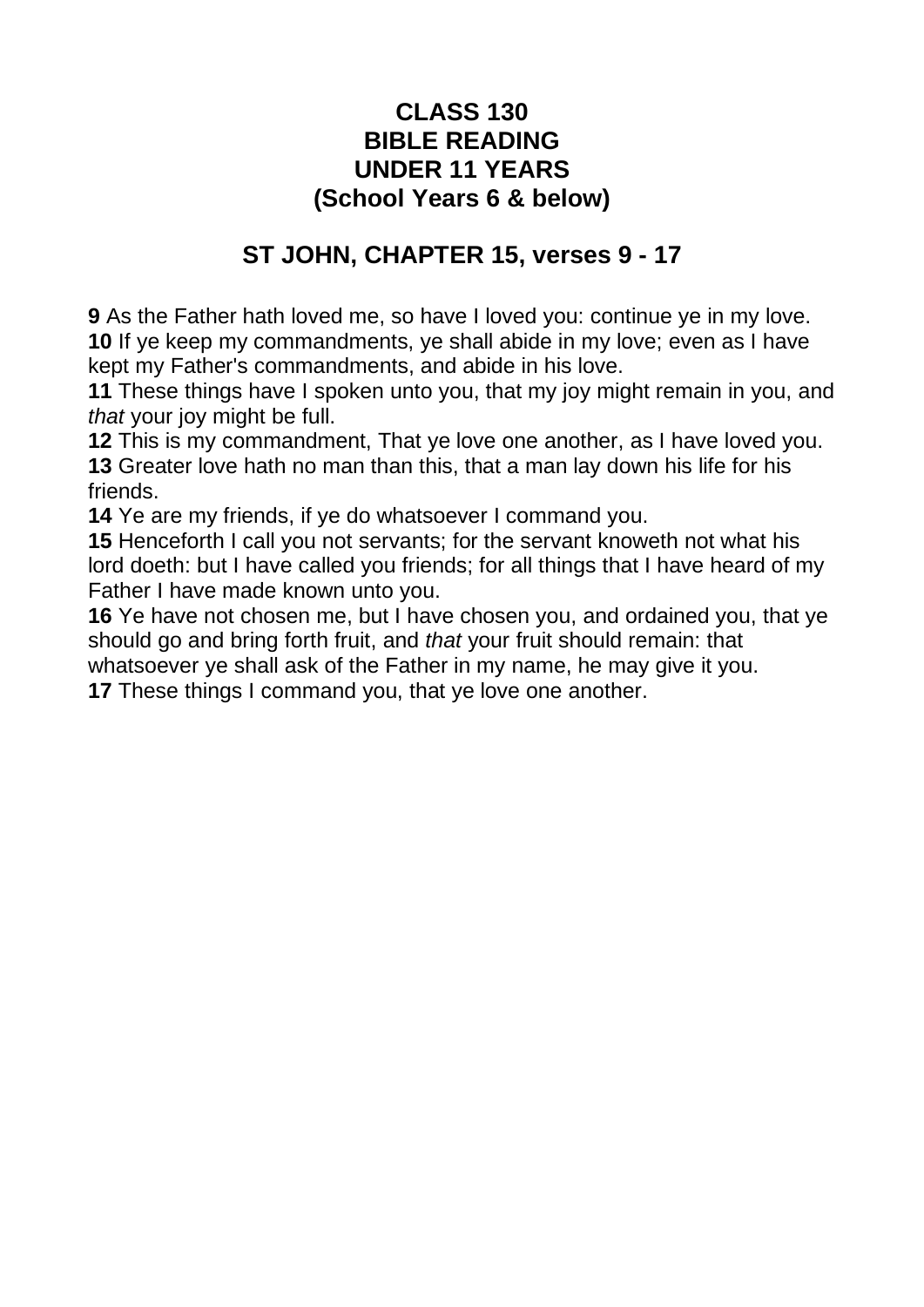#### **CLASS 131 BIBLE READING 11 & UNDER 18 YEARS (School Years 7 to 13)**

### **PROVERBS, CHAPTER 16, verses 1 - 13**

**1** [The preparations of the heart in man, and the answer of the tongue,](https://www.kingjamesbibleonline.org/Proverbs-16-1/) *is* from [the LORD.](https://www.kingjamesbibleonline.org/Proverbs-16-1/)

**2** All the ways of a man *are* [clean in his own eyes; but the LORD weigheth](https://www.kingjamesbibleonline.org/Proverbs-16-2/)  [the spirits.](https://www.kingjamesbibleonline.org/Proverbs-16-2/)

**3** [Commit thy works unto the LORD, and thy thoughts shall be established.](https://www.kingjamesbibleonline.org/Proverbs-16-3/)

**4** The LORD hath made all *things* [for himself: yea, even the wicked for the](https://www.kingjamesbibleonline.org/Proverbs-16-4/)  [day of evil.](https://www.kingjamesbibleonline.org/Proverbs-16-4/)

**5** Every one *that is* proud in heart *is* [an abomination to the LORD:](https://www.kingjamesbibleonline.org/Proverbs-16-5/) *though* hand *join* [in hand, he shall not be unpunished.](https://www.kingjamesbibleonline.org/Proverbs-16-5/)

**6** [By mercy and truth iniquity is purged: and by the fear of the LORD](https://www.kingjamesbibleonline.org/Proverbs-16-6/) *men* [depart from evil.](https://www.kingjamesbibleonline.org/Proverbs-16-6/)

**7** [When a man's ways please the LORD, he maketh even his enemies to be](https://www.kingjamesbibleonline.org/Proverbs-16-7/)  [at peace with him.](https://www.kingjamesbibleonline.org/Proverbs-16-7/)

**8** Better *is* [a little with righteousness than great revenues without right.](https://www.kingjamesbibleonline.org/Proverbs-16-8/)

**9** [A man's heart deviseth his way: but the LORD directeth his steps.](https://www.kingjamesbibleonline.org/Proverbs-16-9/)

**10** A divine sentence *is* [in the lips of the king: his mouth transgresseth not in](https://www.kingjamesbibleonline.org/Proverbs-16-10/)  [judgment.](https://www.kingjamesbibleonline.org/Proverbs-16-10/)

**11** A just weight and balance *are* [the LORD'S: all the weights of the bag](https://www.kingjamesbibleonline.org/Proverbs-16-11/) *are* [his work.](https://www.kingjamesbibleonline.org/Proverbs-16-11/)

**12** *It is* [an abomination to kings to commit wickedness: for the throne is](https://www.kingjamesbibleonline.org/Proverbs-16-12/)  [established by righteousness.](https://www.kingjamesbibleonline.org/Proverbs-16-12/)

**13** Righteous lips *are* [the delight of kings; and they love him that speaketh](https://www.kingjamesbibleonline.org/Proverbs-16-13/)  [right.](https://www.kingjamesbibleonline.org/Proverbs-16-13/)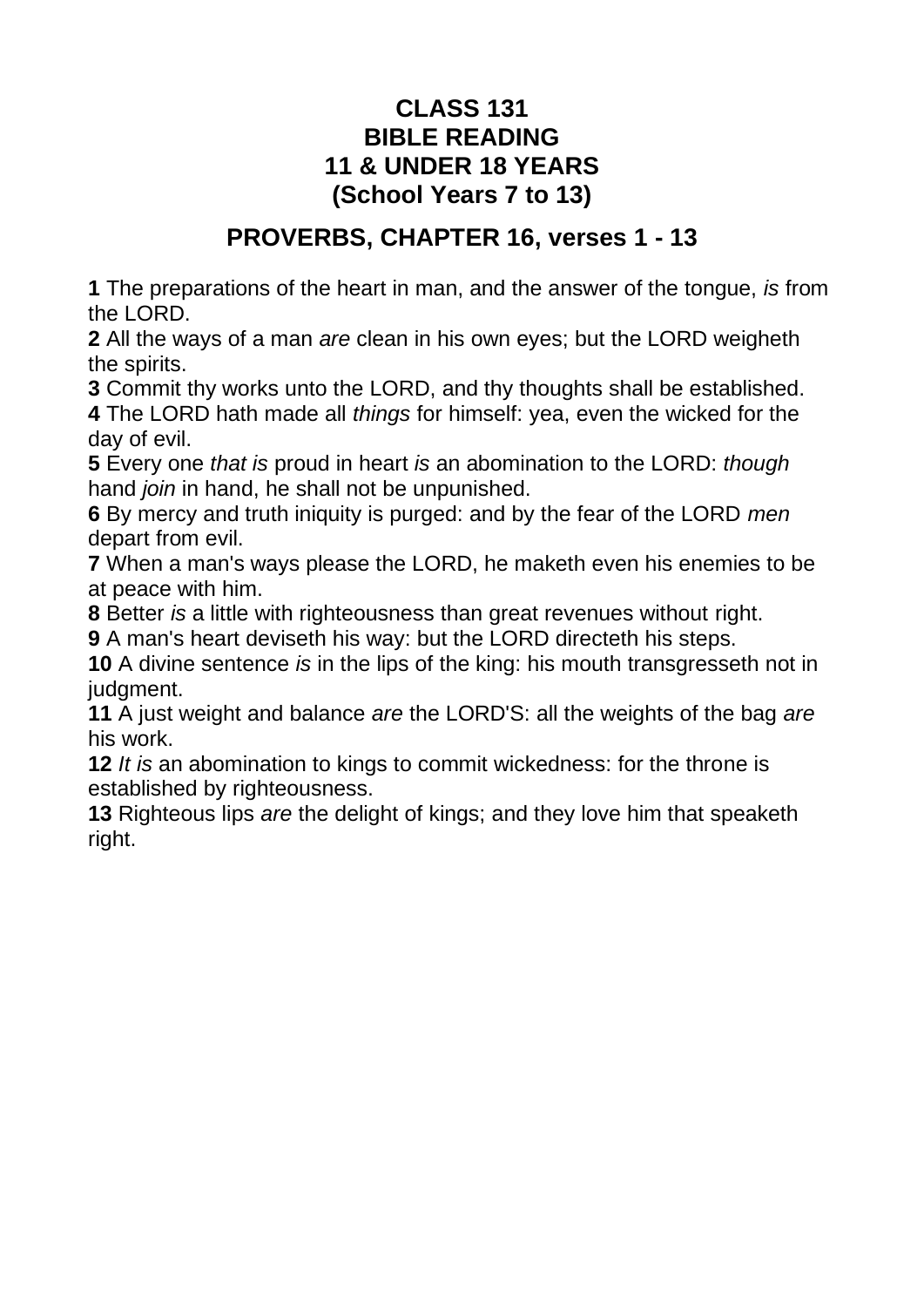#### **CLASS 196 INDIVIDUAL POEM 18 & UNDER 21 YEARS**

# **"HAUNTED" by Louis Untermeyer**

Between the moss and stone The lonely lilies rise; Wasted and overgrown The tangled garden lies. Weeds climb about the stoop And clutch the crumbling walls; The drowsy grasses droop— The night wind falls.

The place is like a wood; No sign is there to tell Where rose and iris stood That once she loved so well. Where phlox and asters grew, A leafless thornbush stands, And shrubs that never knew Her tender hands....

Over the broken fence The moonbeams trail their shrouds; Their tattered cerements Cling to the gauzy clouds,

In ribbons frayed and thin— And startled by the light Silence shrinks deeper in The depths of night.

Useless lie spades and rakes; Rust's on the garden-tools. Yet, where the moonlight makes Nebulous silver pools A ghostly shape is cast— Something unseen has stirred.... Was it a breeze that passed? Was it a bird?

Dead roses lift their heads Out of a grassy tomb; From ruined pansy-beds A thousand pansies bloom. The gate is opened wide— The garden that has been Now blossoms like a bride.... Who entered in?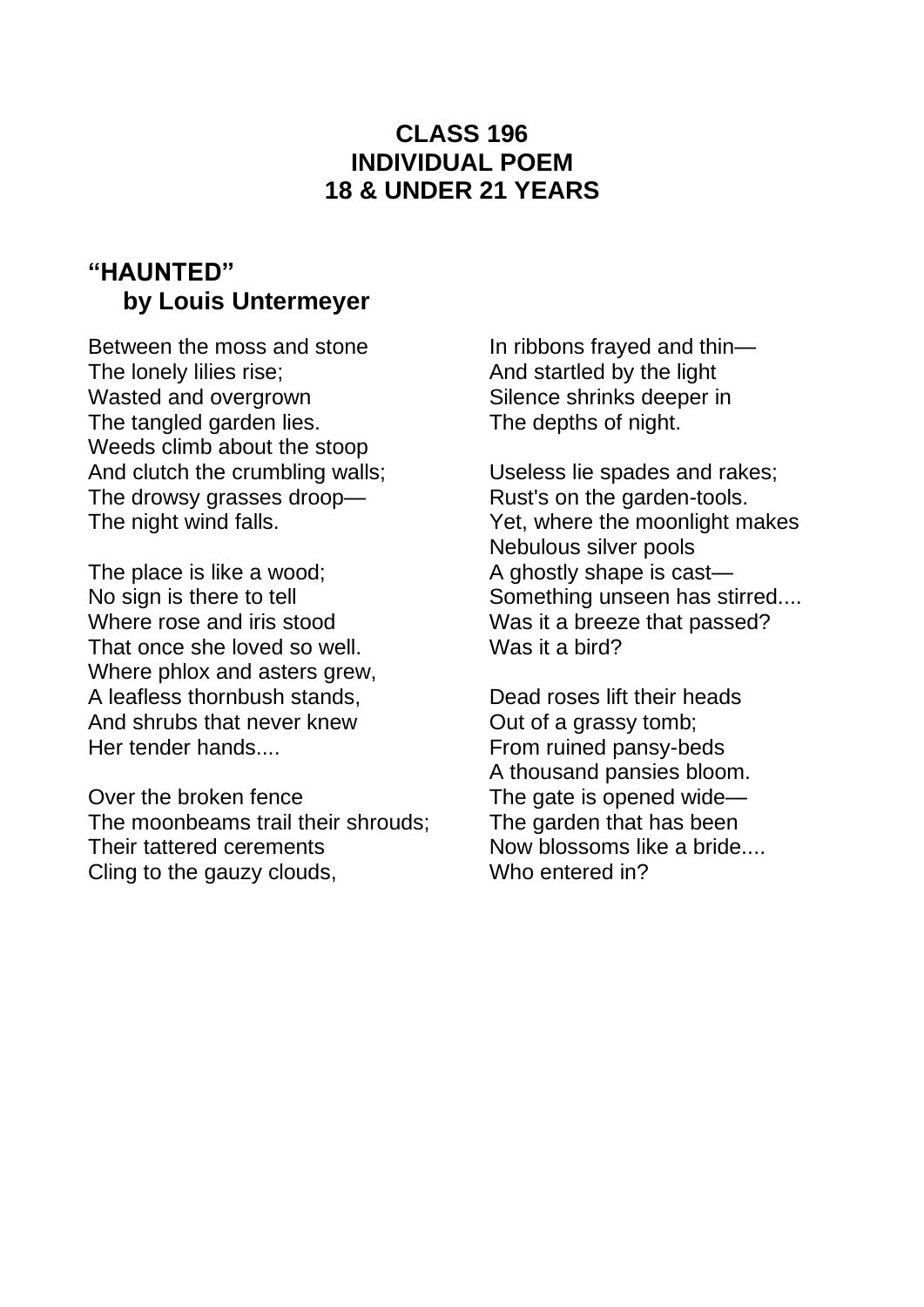## **CLASS 198 SET POETRY & PROSE 18 YEARS & OVER (The Minerva Trophy)**

#### **POEM:**

#### **"WATER PICTURE" by May Swenson**

In the pond in the park all things are doubled: Long buildings hang and wriggle gently. Chimneys are bent legs bouncing on clouds below. A flag wags like a fishhook down there in the sky.

The arched stone bridge is an eye, with underlid in the water. In its lens dip crinkled heads with hats that don't fall off. Dogs go by, barking on their backs…

Treetops deploy a haze of cherry bloom for roots, where birds coast belly-up in the glass bowl of a hill…

A swan, with twin necks forming the figure three, steers between two dimpled towers doubled. Fondly hissing, she kisses herself, and all the scene is troubled: water-windows splinter, tree-limbs tangle, the bridge folds like a fan.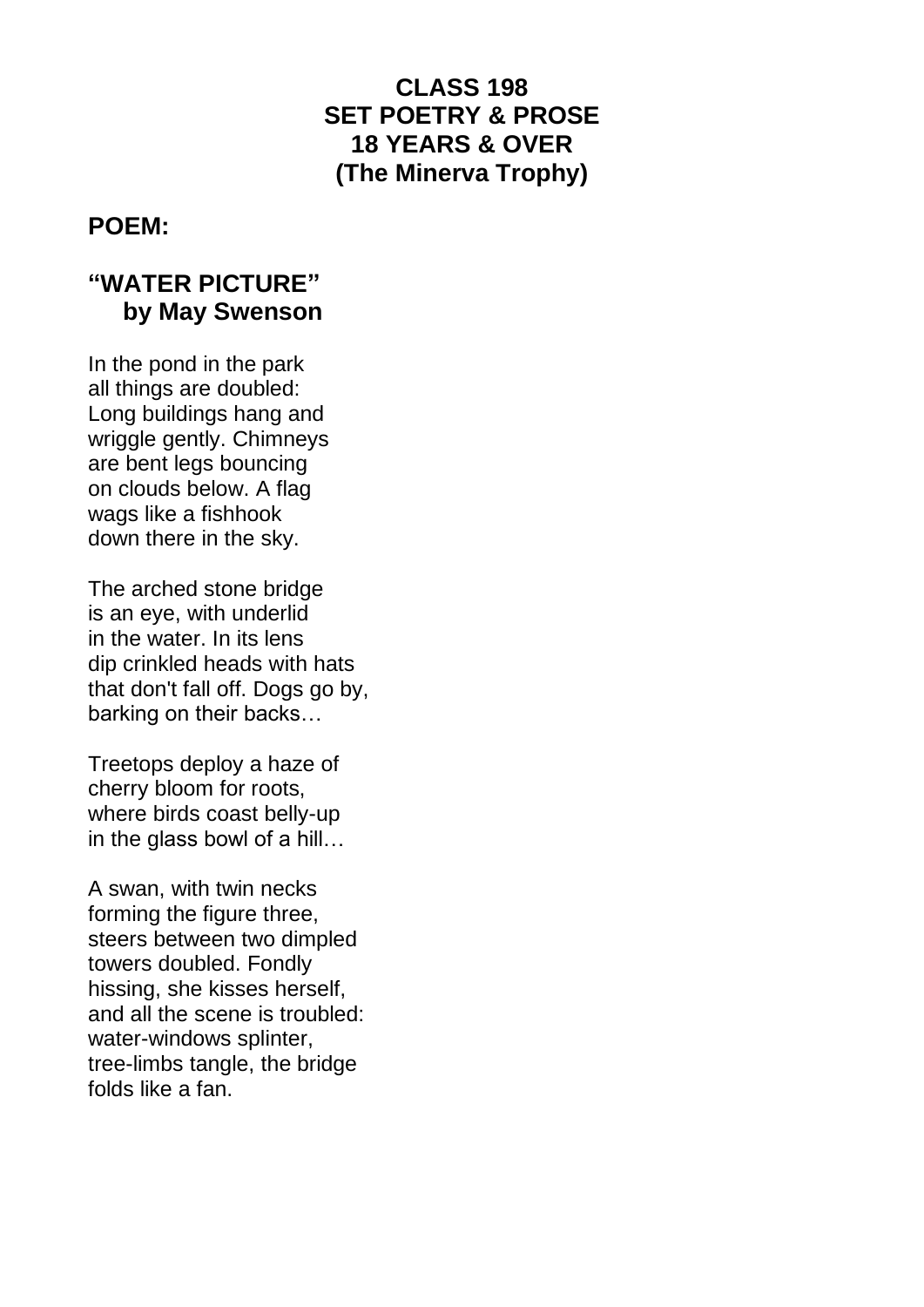#### **PROSE:**

# **"THE LIFE & TIMES OF THE THUNDERBOLT KID" by Bill Bryson**

Dr Brewster was the most unnerving dentist in America. He was, for one thing, about a hundred and eight years old and had more than a hint of Parkinsonism in his wobbly hands. Nothing about him inspired confidence. Worse still he didn't believe in novocaine. He thought it dangerous and unproven. When Dr Brewster, humming mindlessly, drilled through rocky molar and found the pulpy mass of tender nerve within, it could make your toes burst out the front of your shoes.

We appeared to be his only patients. I used to wonder why my father put us through this seasonal nightmare, and then I heard Dr Brewster congratulating him one day on his courageous frugality and I understood at once, for my father was the twentieth century's cheapest man. "There's no point in putting yourself to the danger and expense of novocaine for anything less than the whole or partial removal of a jaw," Dr Brewster was saying.

"Absolutely," my father agreed. Actually, he said something more like "Abmmffffmmfff," as he had just stepped from Dr Brewster's chair and wouldn't be able to speak intelligibly for at least three days, but he nodded with feeling.

"I Wish more people felt like you, Mr Bryson," Dr Brewster added. "That will be three dollars, please."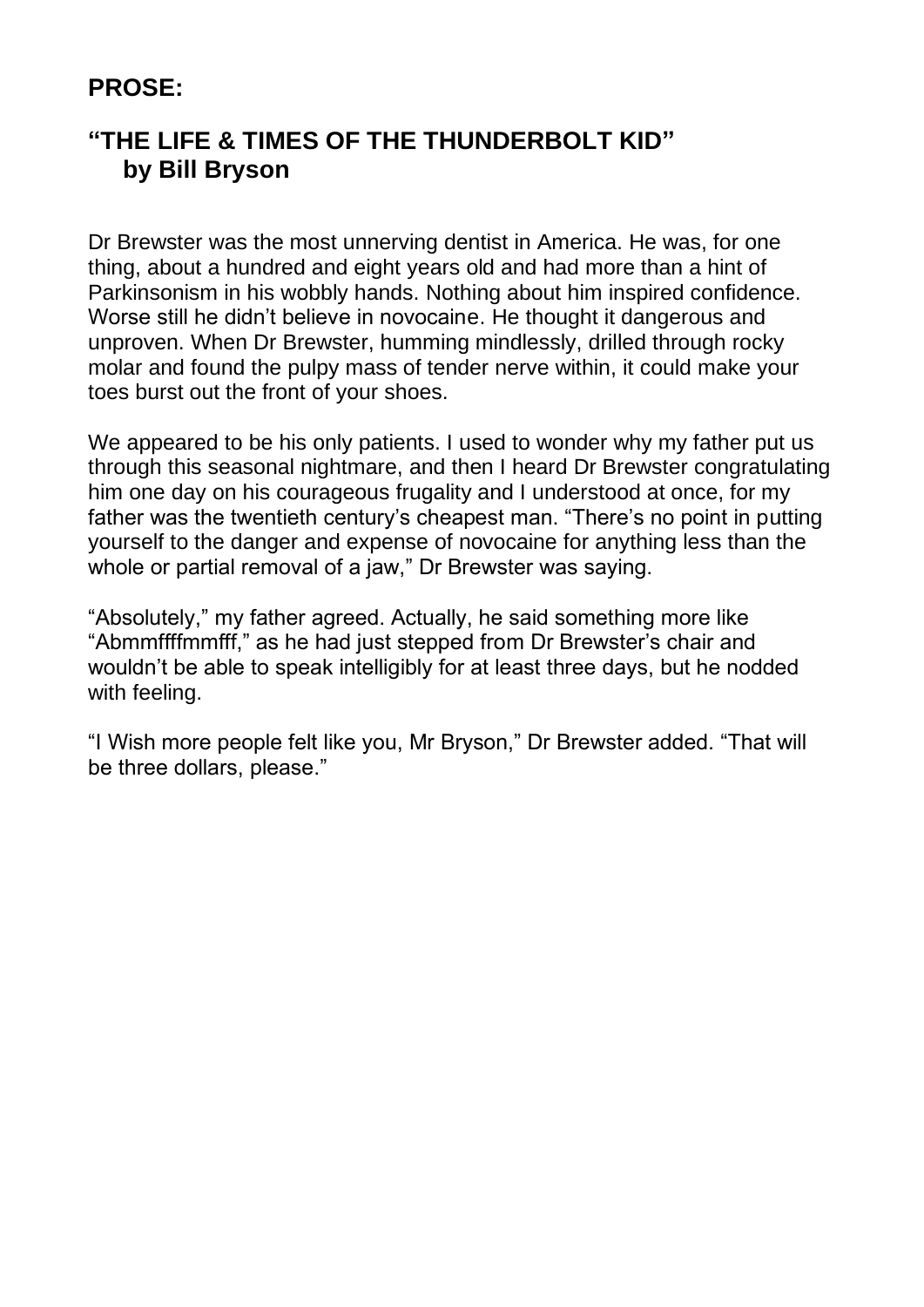### **CLASS 200 SET POETRY & PROSE 21 YEARS & OVER (The Star Trophy)**

#### **POEM: "LES SYLPHIDES" by Louis MacNeice**

Life in a day: he took his girl to the ballet; Being shortsighted himself could hardly see it – The white skirts in the grey Glade and the swell of the music

Lifting the white sails.

Calyx upon calyx, Canterbury bells in the breeze The flowers on the left mirrored to the flowers on the right And the naked arms above The powdered faces moving Like seaweed in a pool.

Now, he thought, we are floating – ageless, oarless – Now there is no separation, from now on

 You will be wearing white Satin and a red sash Under the waltzing trees.

But the music stopped, the dancers took their curtain, The river had come to a lock  $-$  a shuffle of programmes  $-$  And we cannot continue down Stream unless we are ready To enter the lock and drop.

So they were married  $-$  to be the more together  $-$ And found that they were never again so much together, Divided by the morning tea,

 By the evening paper, The children and the tradesmen's bills.

Waking at times in the night she found assurance Due to his regular breathing but wondered whether It was really worth it and where The river had flowed away And where were the white flowers.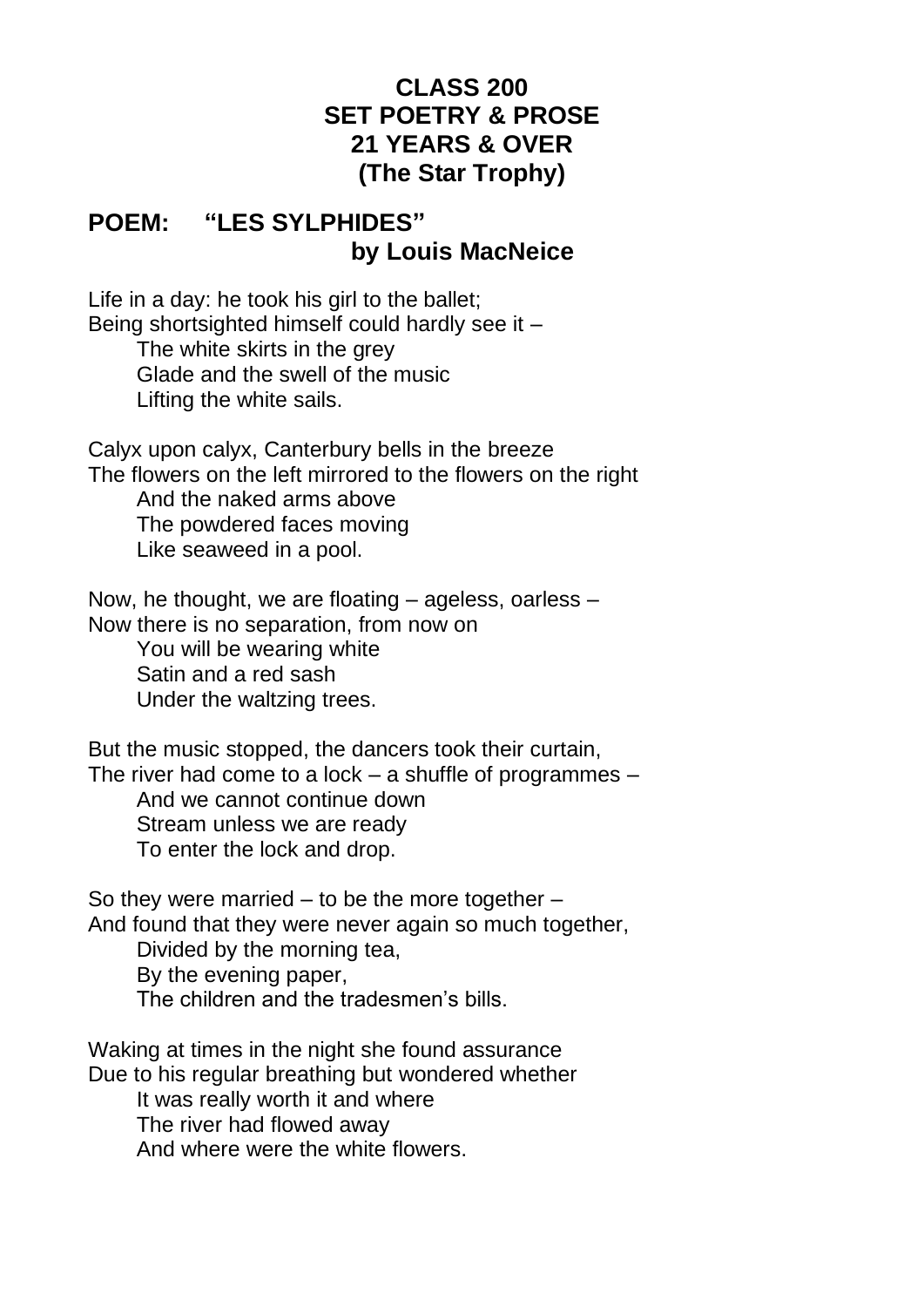#### **PROSE:**

### **"QUEEN VICTORIA" by Lytton Strachey (taken from his book "Eminent Victorians)**

One of the most marked indications of Victoria's enfranchisement from the thraldom of widowhood had been her resumption – after an interval of thirty years – of the custom of commanding dramatic companies from London to perform before the Court at Windsor. On such occasions her spirits rose to high. She loved acting; she loved a good plot; above all, she loved a farce. Engrossed by everything that passed upon the stage, she would follow, with childlike innocence, the unwinding of the story; or she would assume an air of knowing superiority and exclaim in triumph, 'There! You didn't expect *that*, did you?' when the *dénouement* came. Her sense of humour was of a vigorous though primitive kind. She had been one of the very few persons who had always been able to appreciate the Prince Consort's jokes; and, when those cracked no more, she could still roar with laughter, in the privacy of her household, over some small piece of fun – some oddity of an ambassador, or some ignorant Minister's *faux pas*. When the jest grew subtle she was less pleased; but, if it approached the confines of the indecorous, the danger was serious. To take a liberty called down at once Her Majesty's most crushing disapprobation; and to say something improper was to take the greatest liberty of all. Then the royal lips sank down at the corners, the royal eyes stared in astonished protrusion, and in fact the royal countenance became inauspicious in the highest degree. The transgressor shuddered in silence, while the awful 'We are not amused' annihilated the dinner-table. Afterwards, in her private entourage, the Queen would observe that the person in question was, she very much feared, 'not discreet'; it was a verdict from which there was no appeal.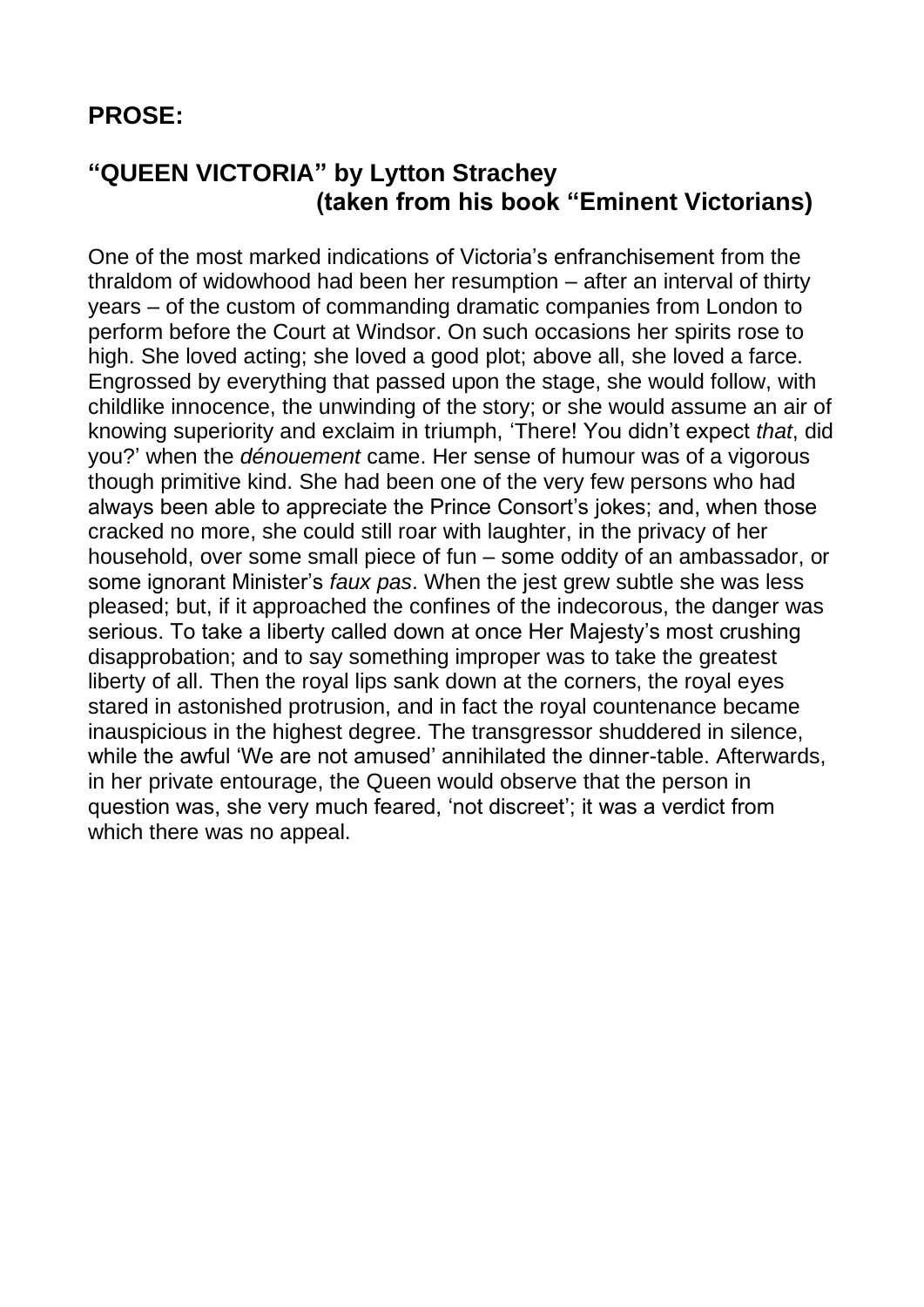#### **CLASS 207 BIBLE READING 18 years & over (The Arnold Le Gallez Memorial Trophy)**

# **ST JOHN, CHAPTER 10, verses 7 – 18**

**7** [Then said Jesus unto them again, Verily, verily, I say unto you, I am the](https://www.kingjamesbibleonline.org/John-10-7/)  [door of the sheep.](https://www.kingjamesbibleonline.org/John-10-7/)

**8** [All that ever came before me are thieves and robbers: but the sheep did not](https://www.kingjamesbibleonline.org/John-10-8/)  [hear them.](https://www.kingjamesbibleonline.org/John-10-8/)

**9** [I am the door: by me if any man enter in, he shall be saved, and shall go in](https://www.kingjamesbibleonline.org/John-10-9/)  [and out, and find pasture.](https://www.kingjamesbibleonline.org/John-10-9/)

**10** [The thief cometh not, but for to steal, and to kill, and to destroy: I am come](https://www.kingjamesbibleonline.org/John-10-10/)  [that they might have life, and that they might have](https://www.kingjamesbibleonline.org/John-10-10/) *it* more abundantly.

**11** [I am the good shepherd: the good shepherd giveth his life for the sheep.](https://www.kingjamesbibleonline.org/John-10-11/)

**12** [But he that is an hireling, and not the shepherd, whose own the sheep are](https://www.kingjamesbibleonline.org/John-10-12/)  [not, seeth the wolf coming, and leaveth the sheep, and fleeth: and the wolf](https://www.kingjamesbibleonline.org/John-10-12/)  [catcheth them, and scattereth the sheep.](https://www.kingjamesbibleonline.org/John-10-12/)

**13** [The hireling fleeth, because he is an hireling, and careth not for the sheep.](https://www.kingjamesbibleonline.org/John-10-13/) **14** [I am the good shepherd, and know my](https://www.kingjamesbibleonline.org/John-10-14/) *sheep*, and am known of mine.

**15** [As the Father knoweth me, even so know I the Father: and I lay down my](https://www.kingjamesbibleonline.org/John-10-15/)  [life for the sheep.](https://www.kingjamesbibleonline.org/John-10-15/)

**16** [And other sheep I have, which are not of this fold: them also I must bring,](https://www.kingjamesbibleonline.org/John-10-16/)  [and they shall hear my voice; and there shall be one fold,](https://www.kingjamesbibleonline.org/John-10-16/) *and* one shepherd. **17** [Therefore doth my Father love me, because I lay down my life, that I might](https://www.kingjamesbibleonline.org/John-10-17/)  [take it again.](https://www.kingjamesbibleonline.org/John-10-17/)

**18** [No man taketh it from me, but I lay it down of myself. I have power to lay it](https://www.kingjamesbibleonline.org/John-10-18/)  [down, and I have power to take it again. This commandment have I received](https://www.kingjamesbibleonline.org/John-10-18/)  of my [Father.](https://www.kingjamesbibleonline.org/John-10-18/)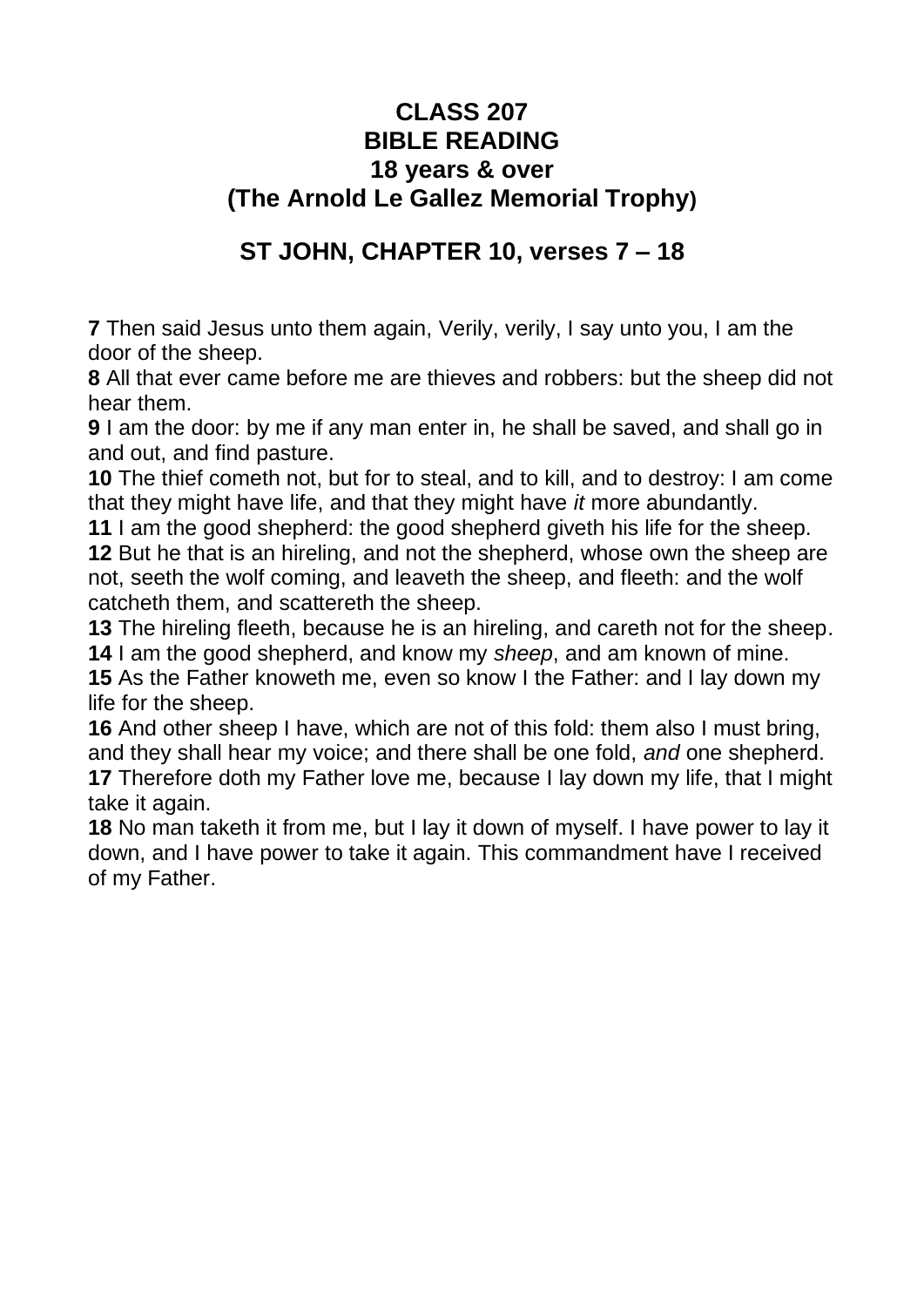#### **CLASS 219 INTERPRETATION 18 years & over (The John Allen-Falla Memorial Trophy)**

### **"MOUNTAIN LION" by D H Lawrence**

Climbing through the January snow, into the Lobo Canyon Dark grow the spruce-trees, blue is the balsam, water sounds still unfrozen, and the trail is still evident

Men! Two men! Men! The only animal in the world to fear!

They hesitate. We hesitate. They have a gun. We have no gun.

Then we all advance, to meet.

Two Mexicans, strangers, emerging out of the dark and snow and inwardness of the Lobo valley. What are they doing here on this vanishing trail?

What is he carrying? Something yellow. A deer?

Que' tiene amigo? Leon-

He smiles foolishly as if he were caught doing wrong. And we smile, foolishly, as if we didn't know. He is quite gentle and dark-faced.

It is a mountain lion, A long, long, slim cat, yellow like a lioness. Dead.

He trapped her this morning, he says, smiling foolishly.